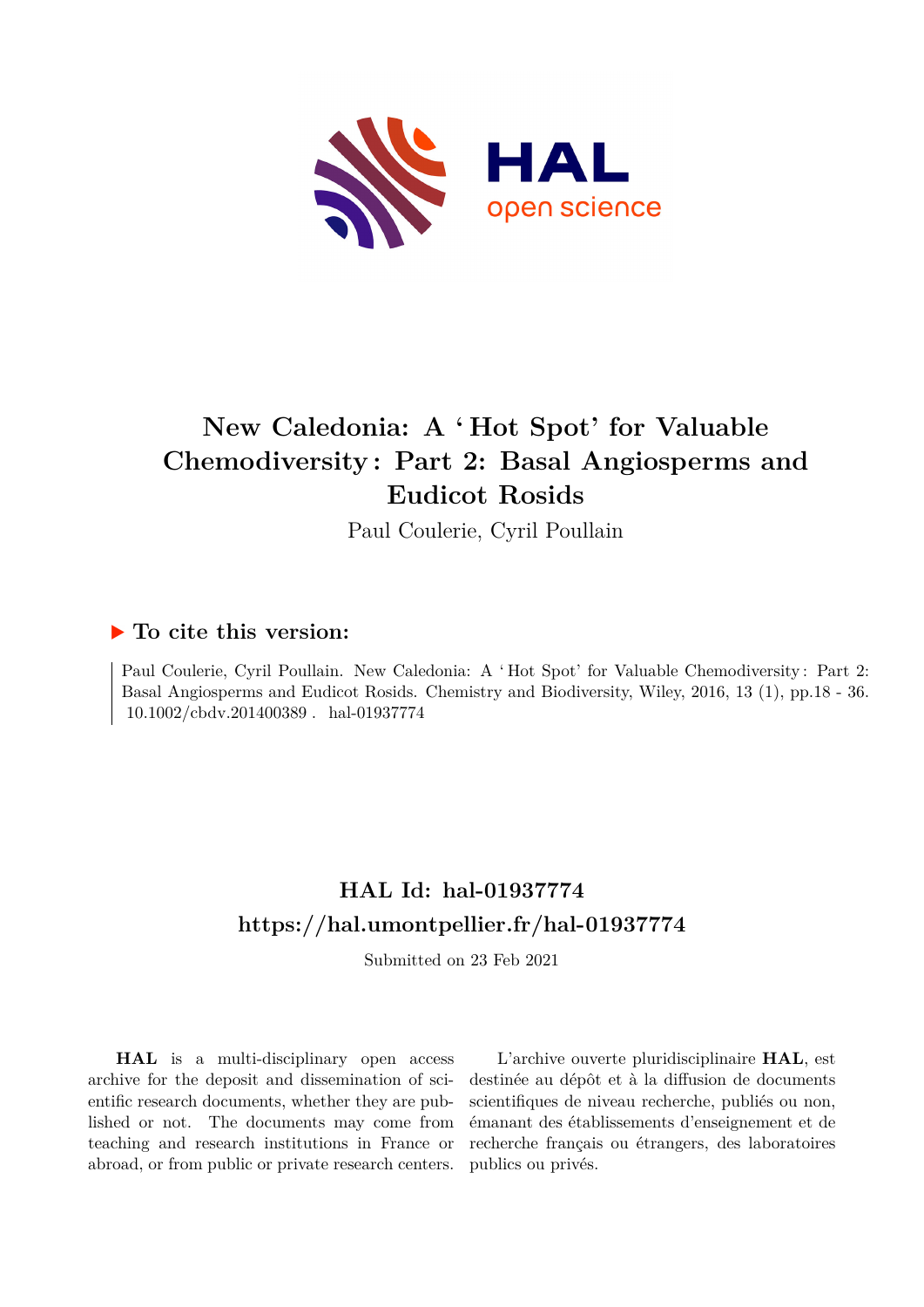### New Caledonia: A 'Hot Spot' for Valuable Chemodiversity

#### Part 2: Basal Angiosperms and Eudicot Rosids

by Paul Coulerie<sup>\*a</sup>)<sup>b</sup>) and Cyril Poullain<sup>c</sup>)<sup>d</sup>)

<sup>a</sup>) Institut Agronomique néo-Calédonien, Connaissance et Amélioration des Agrosystèmes, BP A5, 98848 Noumea Cedex, New Caledonia

<sup>b</sup>) School of Pharmaceutical Sciences, University of Geneva, 30, Quai Ernest-Ansermet, CH-1211 Geneva 4

 $(phone: +41-22-3793409; e-mail: paul.coulerie@unige.ch)$ 

c ) Centre de Recherche de Gif, Institut de Chimie des Substances Naturelles, CNRS, Labex LERMIT,1Avenue de la Terrasse,

FR-91198 Gif-sur-Yvette Cedex

<sup>d</sup>) Stratoz, 5, Rue de la Baume, FR-75008 Paris

The flora of New Caledonia encompasses more than 3000 plant species and almost 80% are endemic. New Caledonia is considered as a 'hot spot' for biodiversity. With the current global loss of biodiversity and the fact that several drugs and pesticides become obsolete, there is an urgent need to increase sampling and research on new natural products. In this context, we review the chemical knowledge available on New Caledonian native flora from economical perspectives. We expect that a better knowledge of the economic potential of plant chemistry will encourage the plantation of native plants for the development of a sustainable economy which will participate in the conservation of biodiversity. In the second part of this review, we focus on the results exposed in 60 scientific articles and describe the identification of 225 original compounds from basal angiosperms and eudicot rosids. We discuss the economic potential of plants and molecules from medicinal and industrial perspectives. This review also highlights several plants and groups, such as Amborella sp., Piperaceae, or Phyllanthaceae, that are unexplored in New Caledonia despite their high chemical interest. Those plants are considered to have priority in future chemical investigations.

Introduction. – The importance of biodiversity for the discovery of new natural products with economical value was recognized in 1990 during a meeting of the International Society of Chemical Ecology. In the Göteborg Resolution [1], natural product diversity was recognized as a 'treasury of immense value to human kind'. This resolution also pointed out the current alarming rate of species extinction that is rapidly depleting this treasury, with potentially disastrous consequences. This encouraged the research for valuable natural products for the valorization and protection of biodiversity [1]. From time immemorial, plants have provided a wide variety of foods, drugs, cosmetics, fibers, and building materials, and have been fundamental for the development of human societies [2]. More recently, studies of plant chemistry have led to the discovery of many bioactive products, such as for pharmacological, agronomical, or cosmetic applications. The discovery of aspirin from Filipendula ulmaria or of artemisinin from Artemisia annua are among the most popular examples that illustrate the importance of such research [3] [4]. Despite the development of combinatorial chemistry and rational drug design, many authors argue that natural products are likely to continue to provide the best lead-molecules in the future [5] [6]. In this context, species-rich areas, such as tropical and subtropical forests, are of particular interest.

New Caledonia, an archipelago located in the South-West Pacific, is considered as one of the 34 major 'hot spots' for marine and terrestrial biodiversity [7]. A review published in 2004 by Laurent and Pietra highlighted the pharmacological potential of the Neo-Caledonian marine organisms [8], but no review of terrestrial phytochemical investigations is available yet. Considering higher plants, it is evaluated that New Caledonia contains 3270 native species, of which 78% are endemic to this territory [9]. This botanical diversity also represents a huge reserve of original natural compounds and provides a real interest for green chemistry, pharmacology, cosmetics, and agronomy. The term 'hot spot' also points out that the biodiversity is highly threatened by human activities and therefore, this habitat must be protected [10]. For this purpose, the discovery of interesting chemicals from plants will encourage the reforestation and thus, the protection of biodiversity. Investigations of the New Caledonian chemodiversity already provided original compounds and/or interesting drugs. As an example, methoxyellipticine, an alkaloid found in a New Caledonian Apocynaceae, was used to develop a drug (*Celiptium®*) used to treat breast and liver cancers [11].

Despite phytochemical interest, plant chemistry remains largely unexplored in New Caledonia. During the second part of the 20th century, research mainly focused on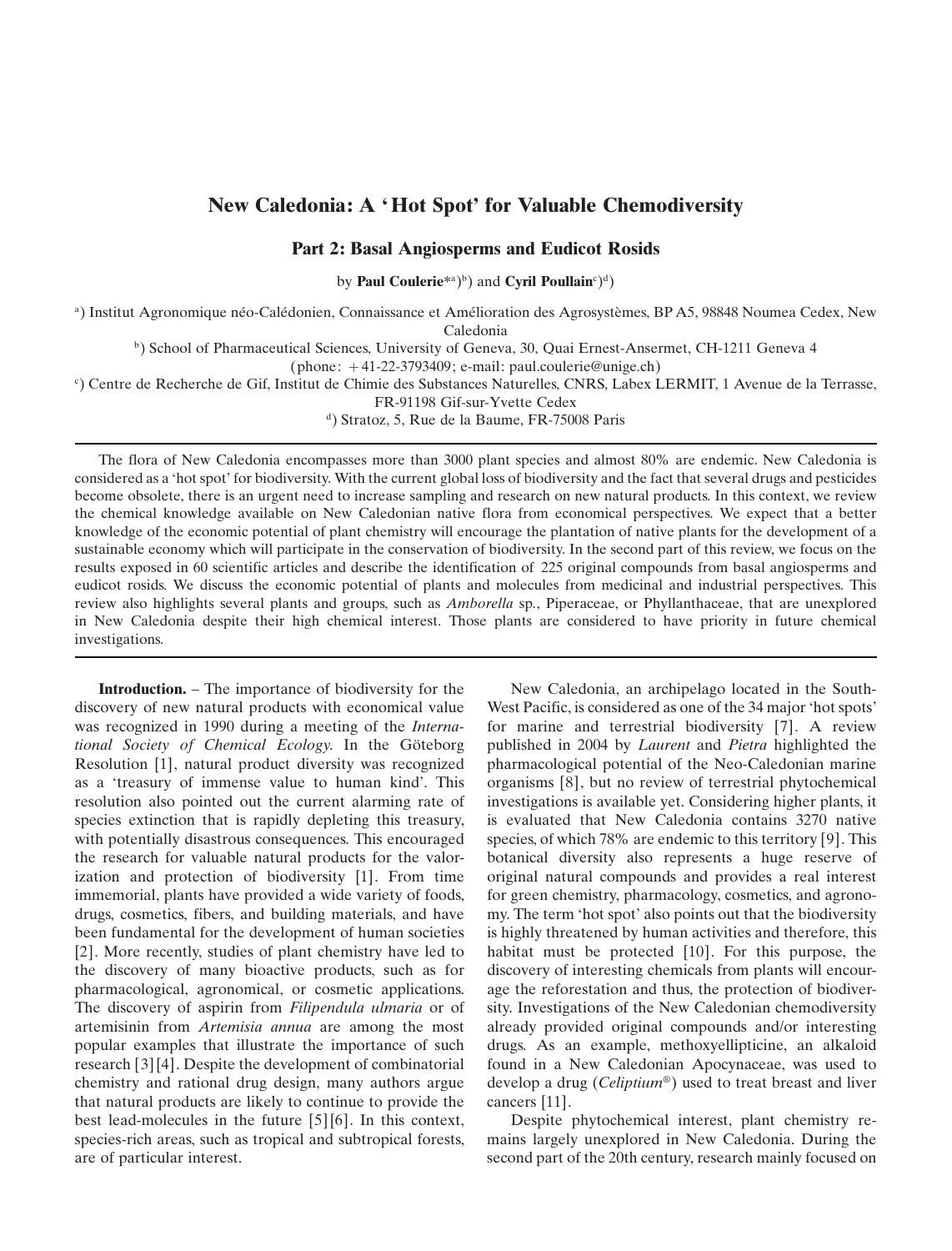the discovery of original compounds  $(e.g., [12-14])$ . Later, biological evaluations started to be systematically associated to phytochemical analysis  $(e.g., [15-17])$ . This was the beginning of research for economical evaluation, in a purpose of biodiversity conservation. Following the review of isolated alkaloids from New Caledonian flora by Sévenet and Pusset [18], we present here a broader review of the phytochemistry of New Caledonian plants and discuss their economic potential. This review summarizes publications available on SciFinder from 1972, when the first formal phytochemical studies of endemic plants were published, up to early 2015.

The knowledge available in scientific literature about the chemistry of New Caledonian native plants is reported exhaustively. The data are organized by families of plants, according to the phylogeny proposed by the Angiosperm Phylogeny Group III (APG III; see Fig. 1) [19]. This allows a comprehensive chemotaxonomical organization of this review. Florical was used as taxonomical reference for the New Caledonian flora [9]. This review points out the economic interest of terrestrial biodiversity of New Caledonia and highlights new groups which have been poorly studied and may contain novel compounds. This compilation highlights that the original flora from New Caledonia also contains a wide range of original compounds. Originality of New Caledonian compounds was updated using the Dictionary of Natural Products [20]. We considered compounds as originals when encountered only in a restricted number of endemic species stemming from a unique genus.<sup>1</sup>) We also point out that a lot of work remains to be done for the development of economical applications based on this biodiversity. This review is divided into three parts. The first part covers the knowledge of the chemistry of New Caledonian conifers [21], whereas the two following parts focus on the metabolites isolated from angiosperms. The second part, which is presented here, compiles the results obtained by investigation of basal angiosperms, monocots, basal eudicots, and eudicot rosids.

In New Caledonia, angiosperms are particularly diverse since this group encompasses 3099 species, more than 90% of all vascular plants, and is characterized by its remarkable originality, showing 77.8% endemism [9]. More in detail, several groups which are abundantly represented in the tropics are totally absent in New Caledonia, such as Balsaminaceae and Begoniaceae, and other groups, such as Annonaceae, Asteraceae, or Bignoniaceae, are clearly under-represented [9]. In parallel, we can find several relictual taxa, Amborella trichopoda being the perfect example, and a high level of speciation in several gondwanian groups, such as Lauraceae (47 endemic species) or Cunoniaceae (90 endemic species, corresponding to 30% of the world diversity of this group) [9]. Myrtaceae and Rubiaceae are the most important families, encompassing 257 and 211 species, respectively. As will be shown, many of the published phytochemical studies on New Caledonian angiosperms led to the isolation of original natural compounds. Also, several of them were shown to be highly bioactive, showing high potential for pharmaceutical applications. On the contrary, other economic perspectives for New Caledonian plants, such as cosmetic or agronomic applications, are poorly documented. As summarized in Fig. 1, we can also notify that we did not find any publication related to endemic species from 60% of the angiosperm families.

Protoangiosperms, Monocots, and Basal Eudicots. – Annonaceae. This family is represented by twelve species (including eleven endemic species) that are divided into six genera. Annonaceae is a huge tropical botanical family that encompasses more than 2000 species including several comestible fruits (e.g., Annona squamosa and Annona muricata) or plants used for perfumery (e.g., Cananga odorata and Mkilua fragrans). Annonaceae are known to contain polyphenols (including unusual C-benzylflavonoids), terpenes, acetogenins, and alkaloids (mainly from the isoquinoline group) as shown in many publications dedicated to these plants  $(e.g., [22] \text{ and } [23])$ . They are also frequently described in folk medicines [24] and numerous species show strong bioactivities, such as insecticidal or antitumoral activities [25] [26].

The chemistry of five species has been investigated in New Caledonia: Xylopia pancheri, Xylopia vieillardii, Meiogyne tiebaghiensis (syn.: Desmos tiebaghiensis), Hubera nitidissima (syn.: Polyalthia nitidissima), and Goniothalamus dumontetii. Thirteen isoquinoline alkaloids, including an unusual morphinanedienone (pallidine; shown in Fig. 2) were identified from M. tiebaghiensis [18]. X. pancheri and H. nitidissima contain a great variety of aporphine and isoquinoline alkaloids from benzylisoquinoline and protoberberine groups, including four lindoldhamine derivatives (namely  $N, N'$ -dimethyllindoldhamine\*, isodaurisoline\*, 7-O-methyllindoldhamine\*, and 7'-Omethyllindoldhamine\*) that are presented in Fig. 2 [18] [27] [28]. Only few biological tests were associated to those studies despite that several classical drugs, such as morphine, possess an isoquinoline skeleton. Indeed, only X. pancheri demonstrated light peripherical vasodilatory activity [18].

H. nitidissima also contains several flavonoids, such as mangiferin (see Fig. 3) and quercetin derivatives. Leaves of this plant contain a high concentration of mangiferin and are considered as an important natural source for this natural colorant and powerful antioxidant [29]. G. dumontetii was also investigated for protein kinase inhibition activity (DYRK1A and CDK1/cyclin B) for anticancer perspectives or neurodegenerative treatment. It contains aristolactams (namely velutinam, aristolactams AII and AIIIa) and one lignan called  $(-)$ -medioresinol (see Fig. 3). Aristolactam AIIIa (see Fig. 2) is a strong inhibitor of DYRK1A and CDK1/cyclin B showing  $IC_{50}$  values of 0.08 and 0.2  $\mu$ m on these enzymes [30][31]. Despite strong evidence for the possible economical potential

<sup>1</sup>) Original compounds are tagged by an asterisk in the text and figures.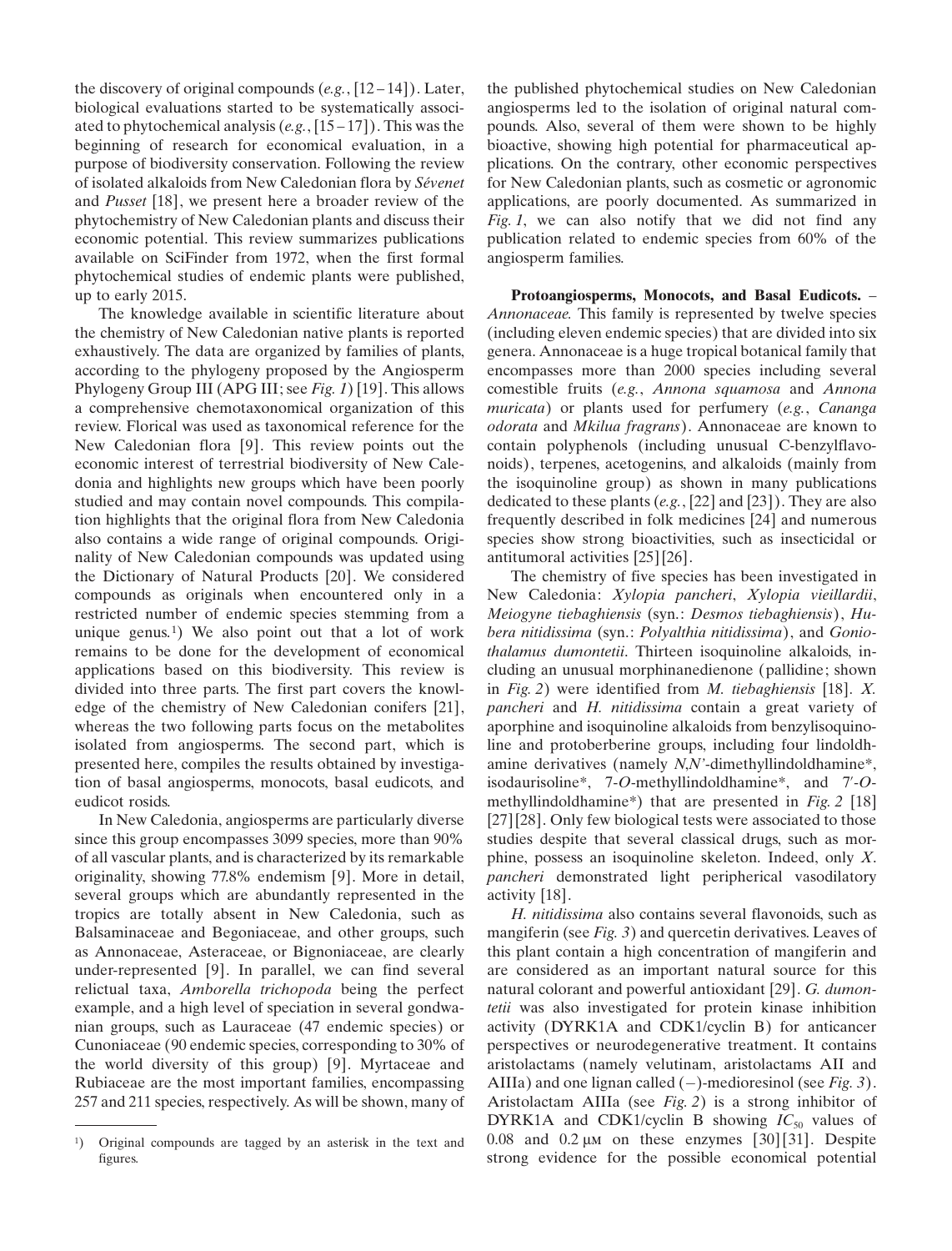

Fig. 1. Phylogenetic tree of New Caledonian basal angiosperms and eudicot rosids realized with TreeGraph and data from APGIII (see the Supporting Information<sup>2</sup>) for the entire phylogenetic tree of New Caledonian plant families). Chemical families encoutered in endemic species are mentioned on the right. EO, essential oil. 0 Corresponds to complete absence of chemical knowledge for any endemic species of a family (nothing is mentioned for families containing no endemic species).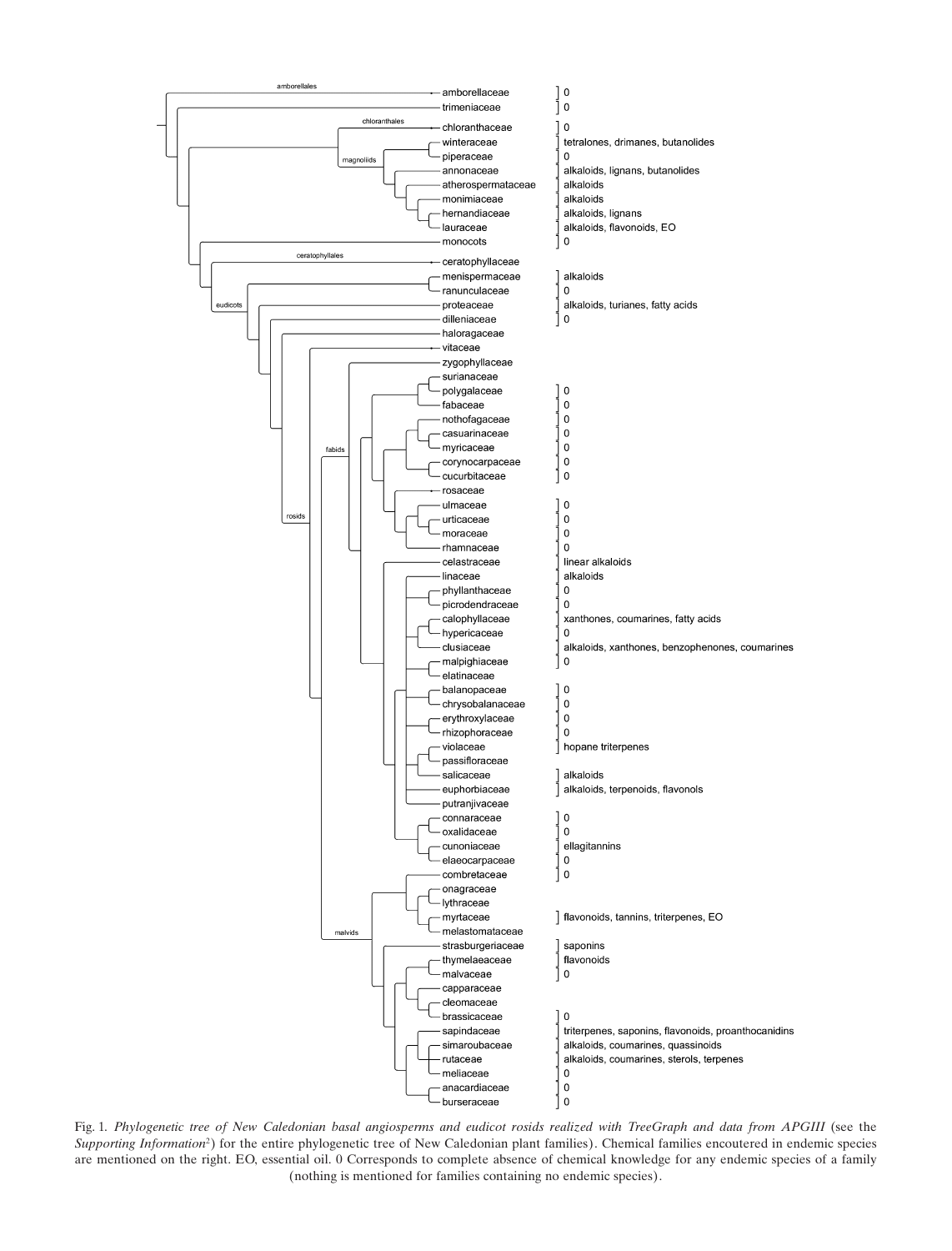

Fig. 2. Structures of original and bioactive compounds isolated from Annonaceae



Fig. 3. Remarkable polyphenols isolated from Annonaceae



Fig. 4. Examples of alkaloids isolated from Atherospermathaceae

of this family, especially for drug discovery and cosmetics, the knowledge concerning the chemistry of New Caledonian Annonaceae is scarce and should be further studied.

Atherospermaceae. Nemuaron is a monospecific genus and Nemuaron vieillardii is the only member of the family Atherospermaceae in New Caledonia. This tree is found in humid forests of the main island. Elsewhere in the world, this family is known to produce phenolic compounds, such as chalcones or flavanones, and to biosynthesize alkaloids, mainly belonging to the isoquinoline group. Bisbenzylisoquinolines are even considered as chemical markers of this family [20]. Barks and leaves of N. vieillardii were investigated for their alkaloidal content. Consistent with the chemotaxonomic knowledge presented above, this study revealed the presence of numerous isoquinoline alkaloids, such as laurotetanine, norisocorydine, atheroline, and nemuarine\*, an original bisbenzylisoquinoline [18]. The structures of these alkaloids are presented in Fig. 4. N. vieillardii also produces anise smelling aromatic com-

<sup>2</sup>) Supporting material is available upon request from the authors.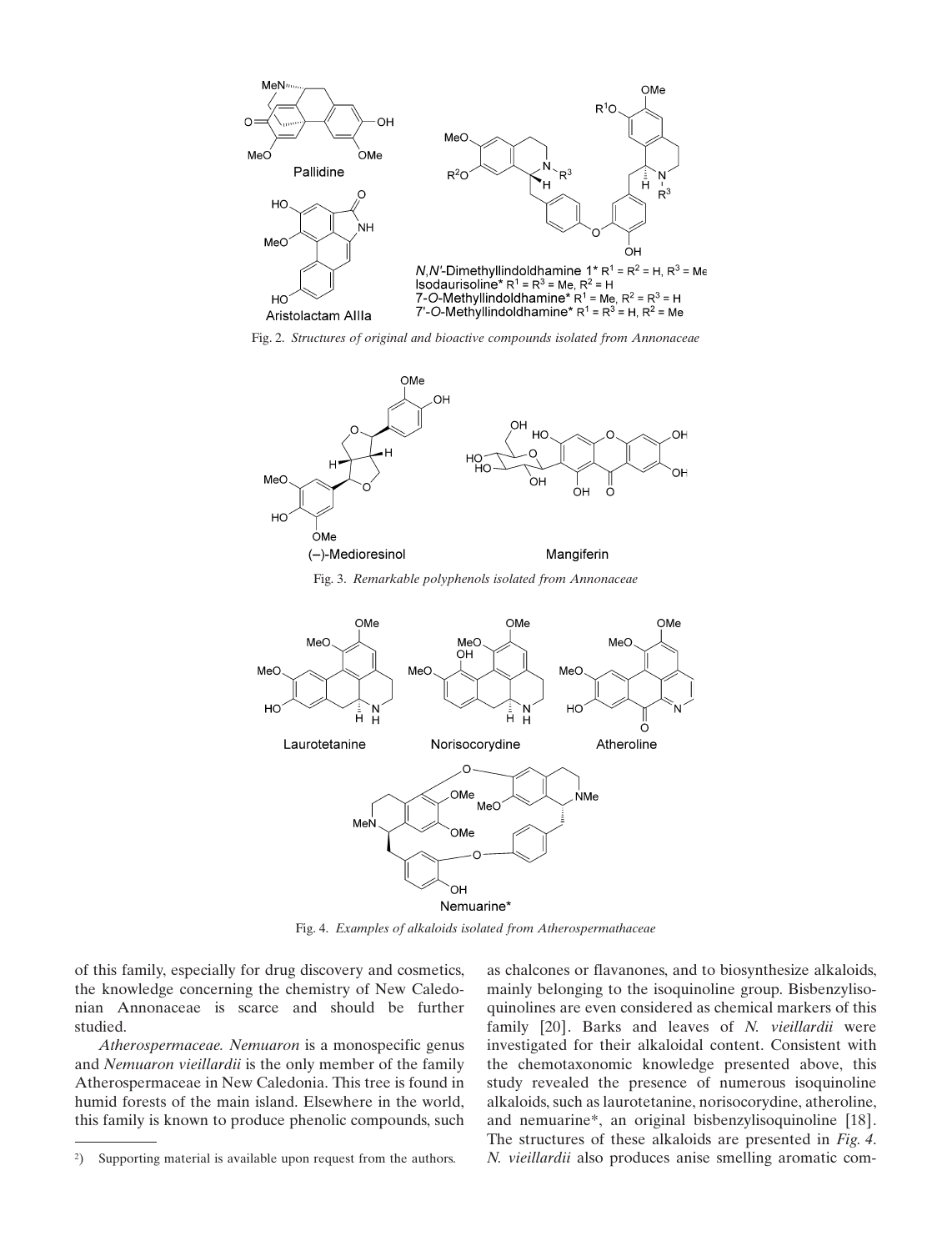pounds. Thus, the plant is a potential source of essential oils and could be of interest for the perfume industry. However, according to our knowledge, no analysis of the essential oil content of this plant has been reported yet.

Hernandiaceae. This family is represented in New Caledonia by two genera and three species, including the endemic plant Hernandia cordigera. Species from this family, including Gyrocarpus americanus which is native to New Caledonia, are described to contain lignans and alkaloids [32][33]. H. cordigera also produces several characteristic lignans, such as 5'-methoxyyatein\*, 5'-methoxypodorhizol, and cubebininolide, that are presented in Fig. 5, and aporphine alkaloids (e.g., cassythicine, nandigerine, nantenine, hernagine, and ogiverine which are presented in *Fig.* 6) [18].

Hernandia nymphaeifolia (ex Hernandia peltata) also contains alkaloids including aporphine derivatives, together with furanoid lignans which showed potent antiplatelet aggregation activities and could potentially be used as natural anticoagulants in the future [34]. Further biological evaluation should be encouraged by the fact that aporphine alkaloids and lignans, such as the antiprotozoal agent lysicamine [35] or the anticancer agent aviculin [36], can be highly active natural compounds. Otherwise, the heart wood of H. cordigera has been exploited in the past for carpentry and is also traditionally used in New Caledonia for attracting and trapping chrysomelids (Monolepta semi-

violacea), an important pest for crop fields [37]. A preliminary investigation of volatiles from this plant did not allow us to explain this biological activity.

Lauraceae. The family Lauraceae is represented in New Caledonia by six genera (including the endemic genus Adenodaphne) and 48 species, all being endemic except Cassytha filiformis. Lauraceae is an important tropical and subtropical family in terms of diversity, comprising 30 to 50 genera and ca. 2000 species, but also from an economical point of view, since it contains important species exploited for timber (e.g., Ocotea bullata), food (e.g., Persea americana), or fragrances (e.g., Aniba rosaeodora). Phytochemicals in Lauraceae are diverse and include alkaloids (e.g., benzylisoquinoline and aporphine derivatives), essential oils, polyphenols, and terpenoids [20] [38].

New Caledonian Lauraceae were first investigated for their alkaloidal content (see original structures in Fig. 7). In 1985, Tillequin, Koch et al. described the presence of two new morphinane alkaloids with a saturated C-ring (oreobeiline\* and 6-epioreobeiline\*) together with known alkaloids (wilsonirine, thaliporphine, isoboldine, and pallidine) in Beilschmiedia oreophila [39]. Among the 19 endemic Cryptocarya species that are referenced in New Caledonia, five species were investigated for their chemical content.

Bioguided fractionation of a leaf extract of Cryptocarya chartacea led to the isolation of pinocembrin and six new mono- and dialkylated flavanones named chartaceones



Fig. 6. Examples of alkaloids isolated from Hernandiaceae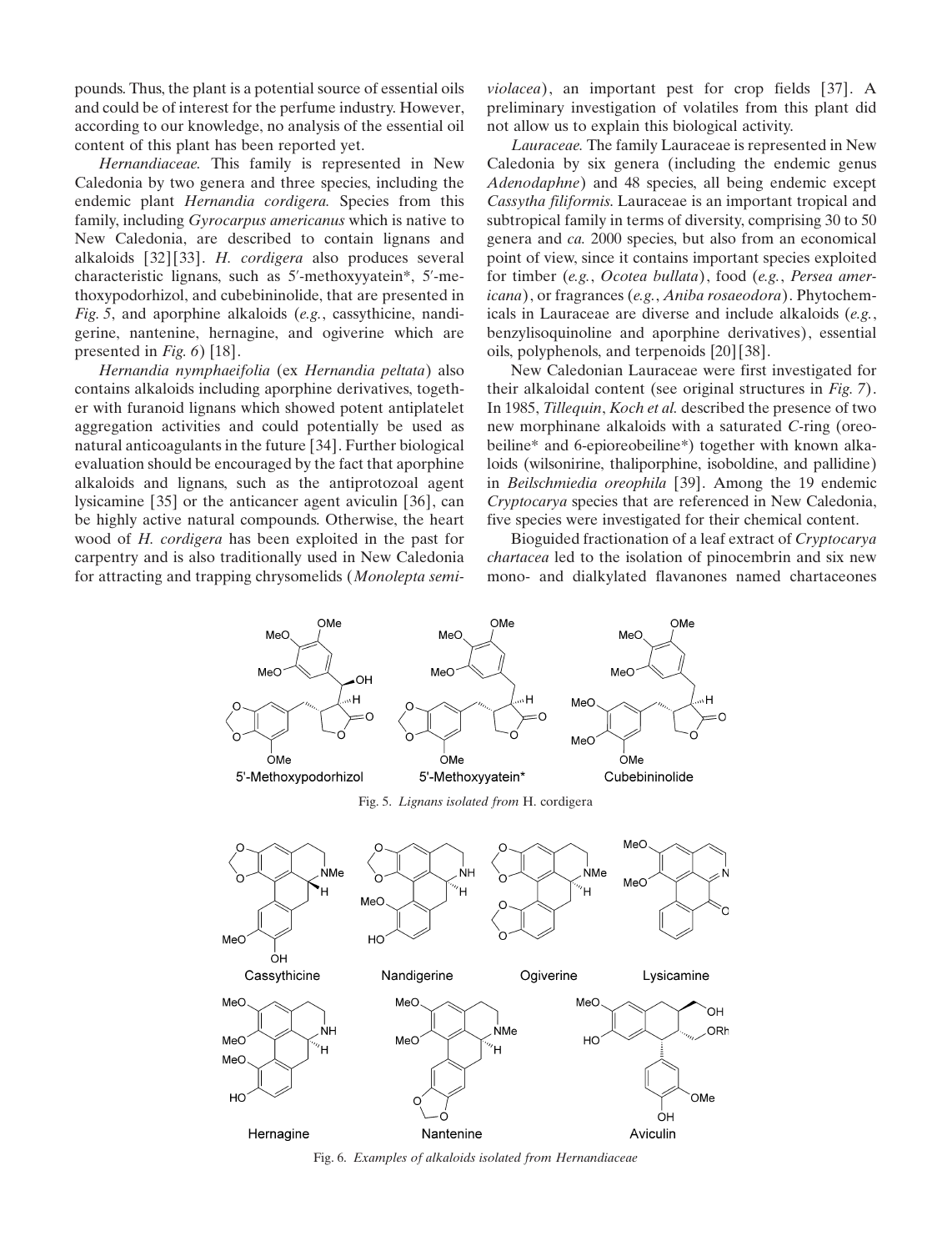

Fig. 7. Original alkaloids isolated from Lauraceae



Fig. 8. Original flavonoids isolated from C. chartacea

 $A^*$ – $F^*$  (see *Fig. 8*). Chartaceones  $C^*$ – $F^*$  show strong inhibitory activities on the dengue virus RNA polymerase, with  $IC_{50}$  values ranging from 1.8 to 4.2  $\mu$ M, and thus could lead to the discovery of a new antiviral drug [40].

Cryptocarya longifolia, Cryptocarya odorata, and Cryptocarya oubatchensis contain many isoquinoline alkaloids, such as antofine, laurotetanine, and laurolitsine, and original structures, such as longifolidine\* and longifolonine\* (see Fig. 7), which were isolated from C. longifolia [18]. Thus, *C. oubatchensis* contains two original secodibenzopyrrocoline alkaloids called cryptowolinol\* and cryptaustoline\* (see Fig. 7). Cryptocarya phyllostemon also was characterized by the presence of cryptowoline\*, phyllostemine\*, phyllosteminine\*, phyllosterone, phyllocryptine\*, and phyllocryptonine\* (see Fig. 7) [18]. Velucryptine\* (see Fig. 7) was isolated from Cryptocarya

velutinosa [18]. The cytotoxic activities of some of these compounds were evaluated against KB cells and revealed a significant anticancer potential of antofine derivatives, which displayed  $IC_{50}$  values ranging from 1 to 6.3 nm [18] [41]. Otherwise, essential oil obtained from the wood of Cryptocarya odorata was also studied and was characterized by the presence of uncommon  $\alpha$ -pyrone derivatives, such as 6-heptyl-5,6-dihydro-2H-pyran-2-one [18].

Two of the 14 endemic Litsea species were also investigated. Aporphinoid alkaloids, tetrahydroisoquinoline, and an orphinane dienone alkaloid were isolated from the leaves of Litsea lecardii. Corydine, glaucine, and Nmethylcoclaurine were isolated from the leaves of Litsea triflora and were later found in other plant families as well [18]. Other endemic Lauraceae have not been investigated yet. Moreover, an extended evaluation of bioactivities of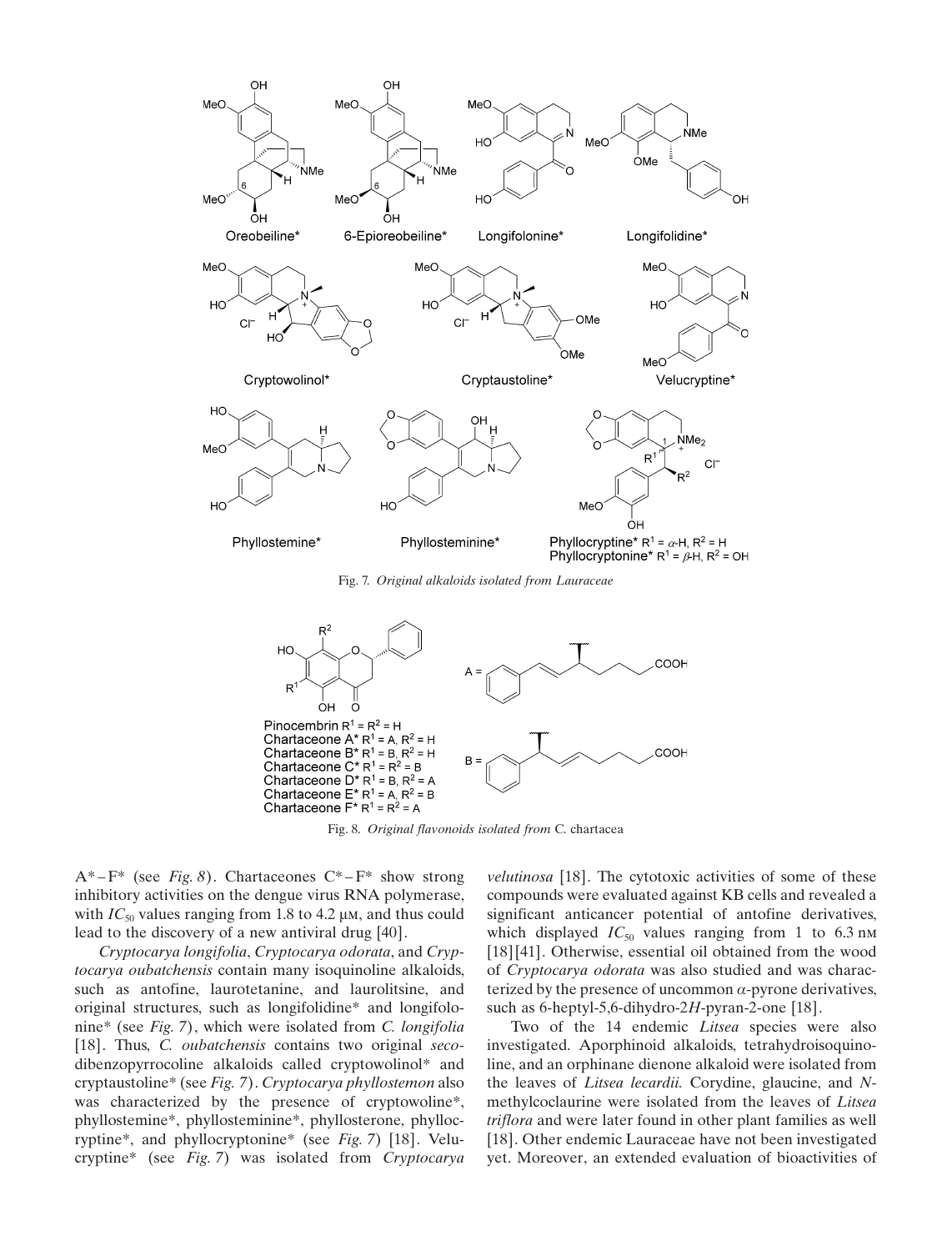

Fig. 9. Typical alkaloids encountered in Menispermaceae

these plants may lead to the discovery of new natural drugs in view of the alkaloidal content of these plants. Also, some species are highly aromatic and should be studied for cosmetic perspectives.

Menispermaceae. Menispermaceae are represented in New Caledonia by seven species (five endemic) and are divided into four genera. Among the endemic species, only Pachygone loyaltiensis (ex Pachygone vieillardii) has been investigated. This plant is described as purgative in Melanesian traditional pharmacopoeia. It is characterized by dimeric alkaloids, such as daphnoline and daphnandrine (see Fig. 9), together with other alkaloids that have not been identified yet [18]. Otherwise, an original alkaloid called hypserpine\* (see Fig. 9) was isolated from the bark of Hypserpa neocaledonica. Finally, the chemistry of Stephania japonica has been investigated, mostly for alkaloids of different groups (e.g., aknadicine and protostephanine which are shown in Fig. 9) and for several bioactivities, such as antimicrobial and multidrug resistance reversing activities [42].

Monimiaceae. This family is represented in New Caledonia by ten endemic species: Kibaropsis caledonica, the only member of this genus, and nine Hedycarya species. Other members of this family are known to contain essential oil and various original and/or bioactive chemicals, such as alkaloids and butanolides [43]. In New Caledonia, only Hedycarya baudouinii was investigated by phytochemists. It contains a wide range of alkaloids, including isoquinoline, pavine, and aporphine derivatives including the original compound hedycarine\* which is shown in Fig. 10 [18]. Other Monimiaceae should be investigated, at least for their alkaloidal content and to search for new bioactive compounds.

Monocots. Among all studies on monocots (more than 500 species and 48% endemism) we could not find any publication dealing with the chemistry of an endemic species from New Caledonia. Indeed, the chemistry of Appendicula reflexa, a native Orchidaceae, has been



Fig. 10. Original alkaloid isolated from H. baudouini

investigated recently due to its anticancer potential [44]. A bioguided fractionation of this plant extract was performed to find new compounds with anticancer or antineurodegenerative potential. This study led to the isolation of six phenanthrene derivatives, including two novel derivatives, namely 2,3,5,6-tetramethoxyphenanthrene-1,7-diol and blestrin E (see Fig. 11). The most active compounds, 2,3,5,6-tetramethoxyphenanthrene-1,7 diol and 3,4,6-trimethoxyphenanthrene-2,7-diol (see Fig. 11), exhibited  $IC_{50}$  values of 0.07 and 0.2  $\mu$ M on CDK1/cyclin B, respectively [44]. Orchidaceae comprises more than 200 species and half of them are endemic to New Caledonia. All of these plants are strictly protected and their chemical investigation should be associated with horticultural multiplication to be considered.

Proteaceae. Proteaceae is an important tropical and subtropical family. It contains *ca*. 2000 species that are mostly concentrated in the southern hemisphere. In New Caledonia, it is represented by 43 endemic species, classified into nine genera. Only few species have been investigated for their chemical content or economical potential. Eleven original tropane alkaloids were isolated from leaves of Eucarpha strobilina (ex Knightia strobilina): acetylknightinol\*, strobiline\*, dihydrostrobiline\*, knightoline\*, knightinol\*,  $3\alpha$ -(cinnamoyloxy)tropan-6-ol\*, 6 $\beta$ -(benzoyloxy)-3 $\alpha$ -hydroxytropane (also found in *Erythrox*ylum spp.), strobamine\*, chalcostrobamine\*, strobolamine\*, knightalbinol\*, and knightolamine\* [13] [45]. Two examples of these structures are given in Fig. 12.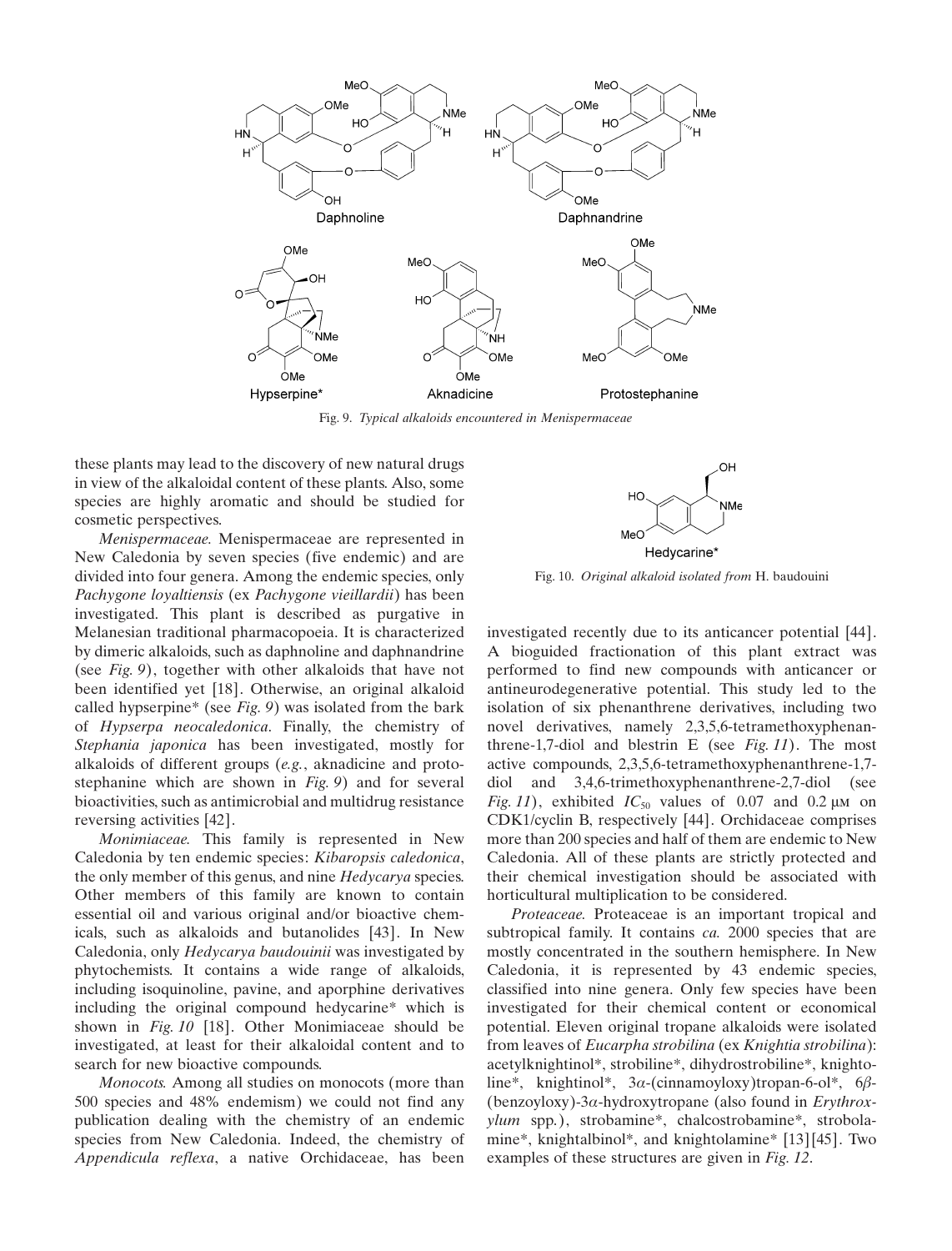

Fig. 11. Original and bioactive phenanthrene derivatives encountered in a native Orchidaceae species



Fig. 12. Typical original tropane alkaloids encountered in endemic Proteaceae

Other related original tropane alkaloids were also isolated from leaves of Eucarpha deplanchei (ex Knightia deplanchei): 2-benzyltropane-3,6-diol\*, O-acetyl-2-benzyltropanol\*, 3-O-benzoyl-2-benzyltropanol\*, 6-(benzoyloxy)-2-(hydroxybenzyl)tropan-3-ol\*, and 6-(benzoyloxy)- 3-(cinnamoyloxy)-2-(hydroxybenzyl)tropane\* [18]. Original cyclophanes from the turriane group were isolated from Kermadecia elliptica: kermadecins A\* – H\* [46]. Kermadecins I\* and J\* and isokermadecins D\* and F\* were isolated from the bark of Kermadecia rotundifolia [47]. Kermadecins  $A^*$  and  $B^*$  (see *Fig. 13*) showed significant anticancer activities against L1210 and KB cells [46], while kermadecins  $D^*$  and  $F^*$  and isokermadecin  $D^*$  (see Fig. 13) possess significant inhibitory effects on acetylcholinesterase [47].

Other members of this family, such as from the endemic genera Beaupreopsis, Garnieria, Sleumerodendron, and Virotia, are still untouched. Recently, fatty acids from seeds of Grevillea exul var. rubiginosa and Alphitonia neocaledonica (Rhamnaceae) have been investigated. They are characterized by a high percentage of unsaturated fatty acids and are even considered by the authors as a promising source of  $\omega$ -5-monoenes that are uncommon in the plant kingdom [48]. As shown in this article, the investigation of the nutritive potential of seeds is also an original axis for the research of economical valorization of the New Caledonian flora. It could be extended to other families. Finally, Grevillea spp., Beauprea spp., Virotia spp., and Stenocarpus milnei are under investigation by Stratoz SAS and local research centers for their content of manganese binders with industrial application in catalysis for green chemistry. These investigations are closely associated with revegetalization programs of damaged sites after mining.

Winteraceae. Zygogynum is the only genus of this family that is present in New Caledonia. It comprises 31 endemic species. Sévenet and Pusset revealed the uncommon alkaloidal content of Zygogynum pauciflorum [18]. They isolated the original alkaloids called bubbialine\* and



Fig. 13. Examples of bioactive original cyclophanes isolated from Kermadecia spp.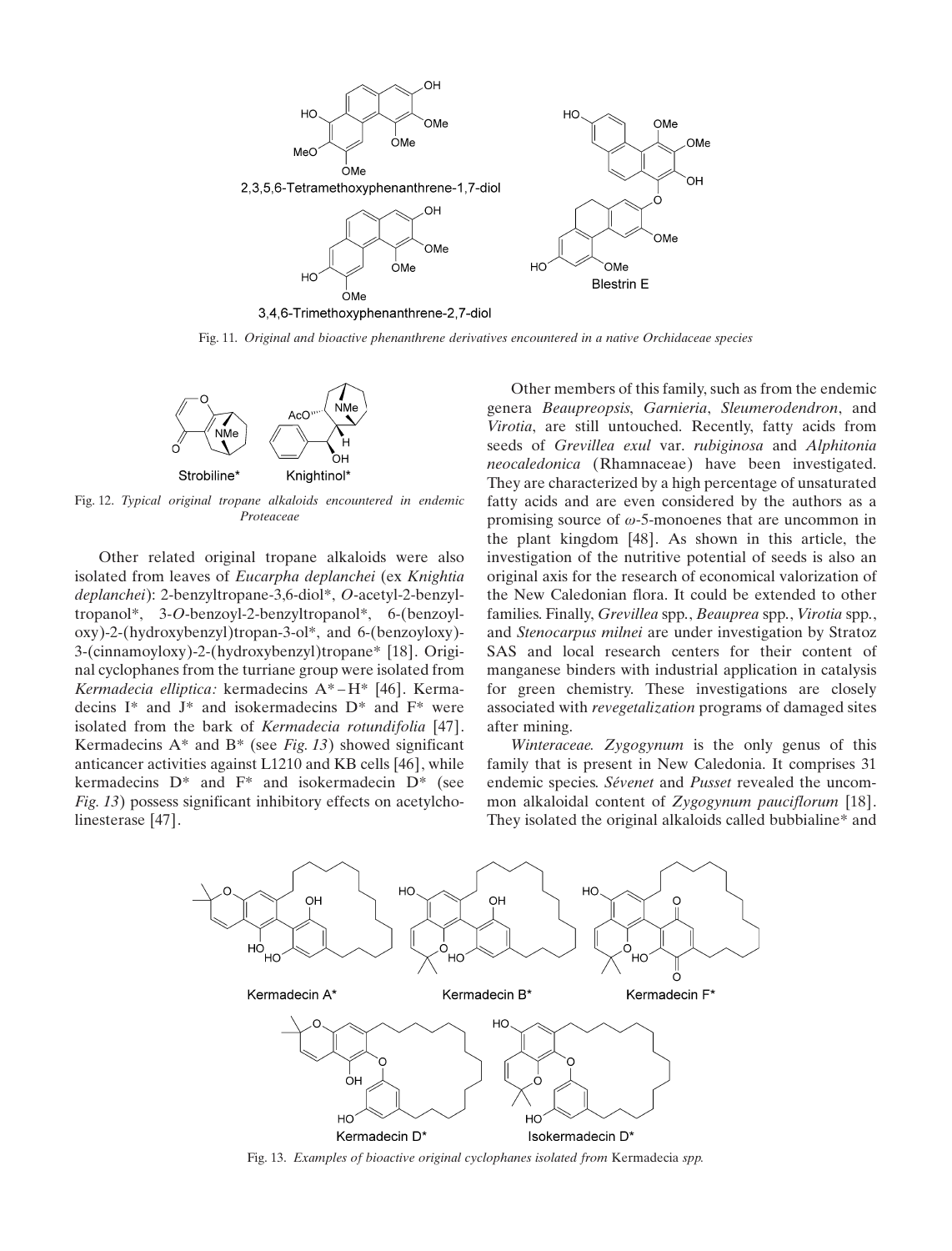

Fig. 14. Original alkaloids isolated from Winteraceae

bubbialidine\* (see Fig. 14) which are structurally related to nor-securinine, a compound that was previously isolated from Euphorbiaceae.

Other phytochemical studies led to the isolation of four original and bioactive tetralones, namely zygolone A\*, 4'- O-methylzygolone A\*, 3'-deoxyzygolone A\*, and isozygolone  $A^*$  (see Fig. 15), from Zygogynum stipitatum, Zygogynum pancheri, Zygogynum acsmithii, and Zygogynum baillonii [49]. These compounds expressed potent binding activities on peroxisome proliferator-activated receptor-g and thus could be potentially used for treatment of diabetes. Tetralones also showed cytotoxic activities against KB cancer cells with  $IC_{50}$  values ranging from 1.4 to 6.5  $\mu$ M [49].

In a second study, Allouche et al. isolated three additional original butanolides, (3S,4R,5S)-3-[(7Z)-hexadec-7 en-1-yl]dihydro-4-hydroxy-5-methylfuran-2(3H)-one  $(1)$ , methyl  $(2S, 9Z)$ -2- $[(1R)$ -1-hydroxy-2-oxopropyl]octadec9-enoate (2), 3-[(7Z)-hexadec-7-en-1-yl]-4-hydroxy-5-methoxy-5-methylfuran-2(5H)-one  $(3)$ , which are shown in Fig. 16, together with twelve drimane sesquiterpenes (six new structures including the two examples shown in Fig. 17) from Z. pancheri and Z. acsmithii [50]. Two original drimanes, namely isodrimanial\* and  $1\beta$ -{ $[(E)$ -4methoxycinnamoyl]oxy}bemadienolide\* (Fig. 17) were also isolated from the bark of Z. baillonii [51].

Drimanes endowed with a dialdehyde functionality, such as isodrimanial\* that is shown in Fig. 17, showed potent cytotoxic activities against KB, HL60, and HCT116 cancer cells  $(IC_{50}$  values *ca*. 1  $\mu$ m) [51].

Eudicot Rosids. Fabiids. Calophyllaceae. This family consists of four species in New Caledonia, half of them being endemic, and comprises two genera. Pantropical Calophyllum inophyllum (tamanou) has been widely studied, especially for the oil obtained from its seeds which proved to be vulnerary and cicatrizing. Calophyllolide, inophyllum, and other complex polyphenols are considered as responsible for such effects [52]. Moreover, inophyllums showed inhibition of HIV-1 reverse transcriptase in cellulo, with  $IC_{50}$  values ranging from 1.4 to 1.6  $\mu$ M [53].

Otherwise, Calophyllum caledonicum contains characteristic calolongic acid and caledonic acid\* together with twelve original xanthones, such as caledonixanthones A\* – M\* (see Fig. 18) [54 – 56]. The latter compounds displayed



Fig. 15. Original zygolone derivatives identified in Winteraceae



Fig. 16. Original butanolide derivatives identified in Winteraceae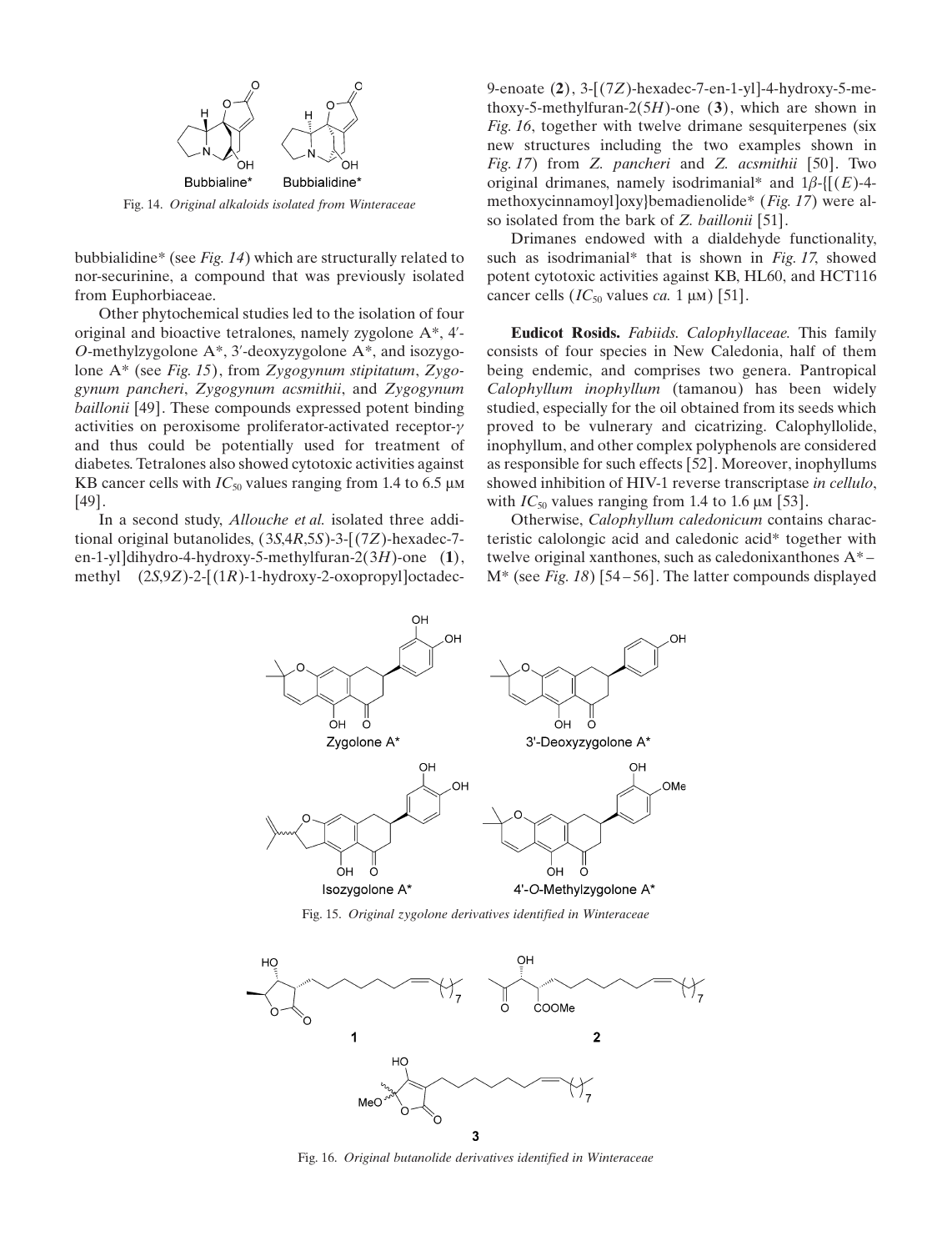

Fig. 17. Original bioactive drimane sesquiterpenes isolated from Winteraceae



antifungal and antimalarial activities [56][57]. It could be also interesting to investigate the coumarin content of endemic Calophyllaceae, since they have been previously identified in this family and are frequently described to exhibit pharmacological and cosmetic potential [58][59].

Celastraceae. This family is represented by 24 species, including 21 endemics, and comprises seven genera (including three endemics). Despite the originality of New Caledonian Celastraceae, only two endemic species have been investigated for their alkaloidal content yet. Peripterygia marginata contains original cinnamoylspermidine derivatives (namely periphylline\*, dihydroperiphylline\*, isoperiphylline\*, and neoperiphylline\*) and Dicarpellum *pronyensis* contains  $\alpha$ -aminoalcohols together with uncommon linear sympathomimetic alkaloids called dicarprines  $A^*$  –  $C^*$  [18]. Examples of these structures are presented in Fig. 19.

Also, Celastrus paniculatus, a traditional ayurvedic medicinal plant used because of its various neuroactive properties (e.g., memory enhancing, analgesic, and sedative properties) has been studied, especially with regard to its

oil content [60]. Most of the New Caledonian members of this family remain totally unexplored. In view of the results obtains previously, Celastraceae represent an attractive group for the discovery of new bioactive compounds.

Clusiaceae (ex Guttiferae). This family is represented in New Caledonia by 20 species and is divided into two genera (Garcinia and the endemic genus Montrouziera). Some Clusiaceae are majestic trees, such as Montrouziera cauliflora, and can be used for joinery work. From a chemical point of view, four of the 14 endemic Garcinia species were shown to contain xanthones that are related to various biological activities, such as antimalarial and antileishmanial activities  $[56][60-64]$ . Examples of original and bioactive xanthones are given in Fig. 20.

Five new depsidones (garcinisidones  $B^* - F^*$ ) were isolated from Garcinia neglecta and Garcinia puat (var. puat). These compounds expressed antiviral activities against the Epstein – Barr virus and potential for cancer chemoprevention [61]. Garcinia vieillardii also contained numerous xanthones, such as pancixanthones A and B, isocudraniaxanthones A and B, original vieillardiixan-



Fig. 19. Original and unusual alkaloids encountered in Celastraceae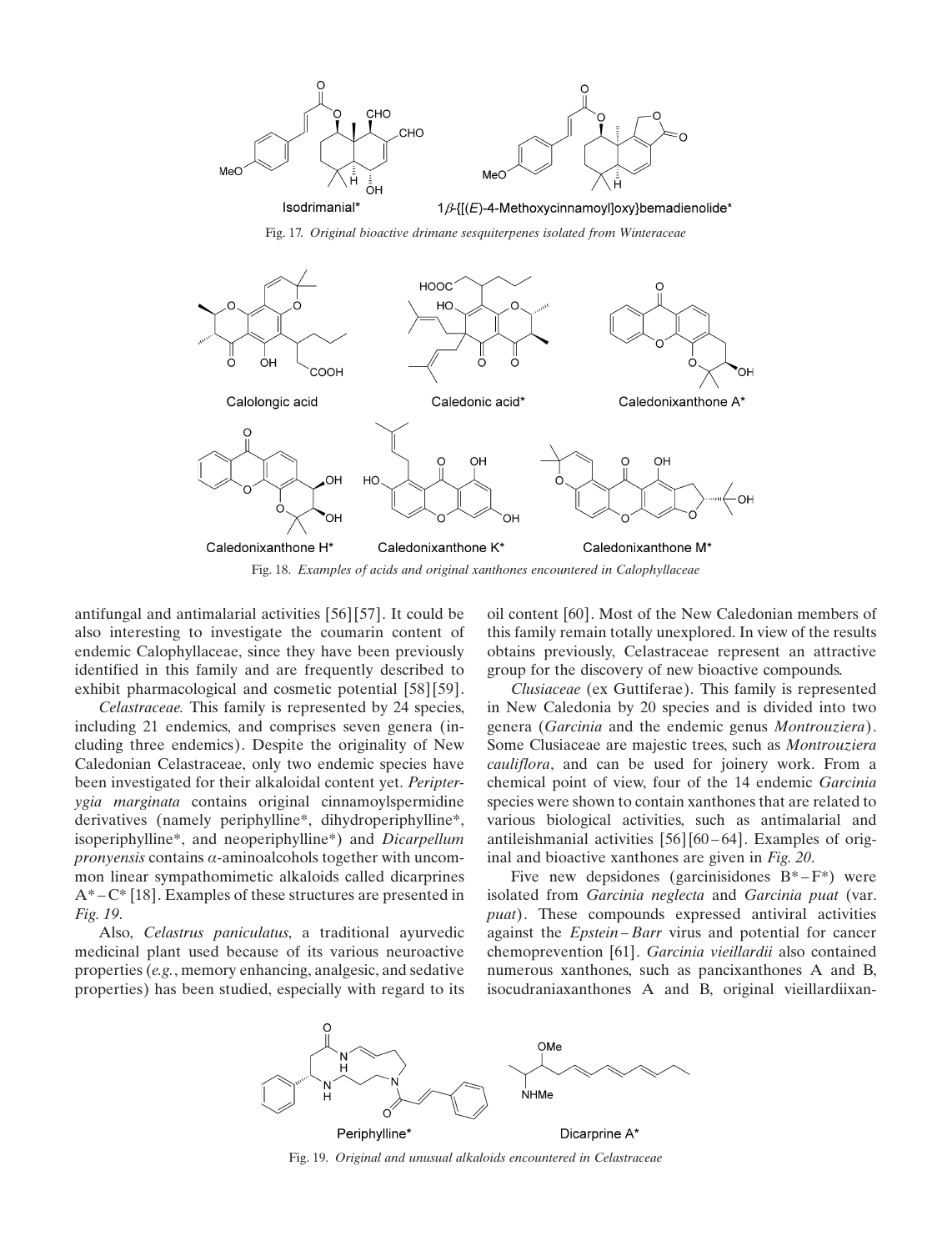

Fig. 20. Examples of original xanthones isolated from Garcinia spp.

thones  $A^*$  –  $C^*$  (see *Fig. 20*), and 5,6-di-*O*-methyl-2-deprenylrheediaxanthone\*, together with two benzophenones, namely clusiachromene and 3-geranyl-2,4,6-trihydroxybenzophenone [57][62] [63].

Garcinia virgata, which has been studied out of cosmetic interest, contains various xanthones, including the novel virgataxanthones A\* and B\* and the cytotoxic anti-KB guttiferones I and  $J^*$  (see Fig. 20). It also produces original formylated tocotrienols\* (see Fig. 21), together



Fig. 21. Original and bioactive tocotrienol derivatives isolated from Clusiaceae

with  $\beta$ - and  $\delta$ -tocotrienol, and benzophenones, such as cotoin [64] [65]. Another study focused on tocotrienol derivatives from Garcinia amplexicaulis and confirmed the great interest in this genus from cosmetic perspectives due to antiangiogenic activity [66]. Finally, a new xanthone called montrouxanthone\* and a dihydroisocoumarin, montroumarin\* (see Fig. 20), along with the two known compounds 1,3,5-trihydroxy-4-(3,7-dimethylocta-2,6-dien-1-yl)-9H-xanthen-9-one and kaerophyllin, were isolated from Montrouziera sphaeroidea [67]. Other Montrouziera species have not been investigated yet.

Cunoniaceae. Despite the wide diversity and originality of the Cunoniaceae in New Caledonia, only little is known about the chemistry of these plants. This family is represented by 90 species, all being endemic, and comprises four genera (including two endemic genera: Codia and Pancheria). Fogliani and co-workers studied various biological activities of 50 Cunoniaceae crude extracts, such as antimicrobial, anti-inflammatory, or antidiabetical activities, searching for inhibitors of xanthine oxidase and scavengers of superoxide anions. They demonstrated the presence of ellagitannins (ellagic acid  $4-O$ - $\beta$ -D-xylopyranoside, mallorepanin, and mallotinic acid along with corilagin, chebulagic acid, ellagic acid, and gallic acid) with anti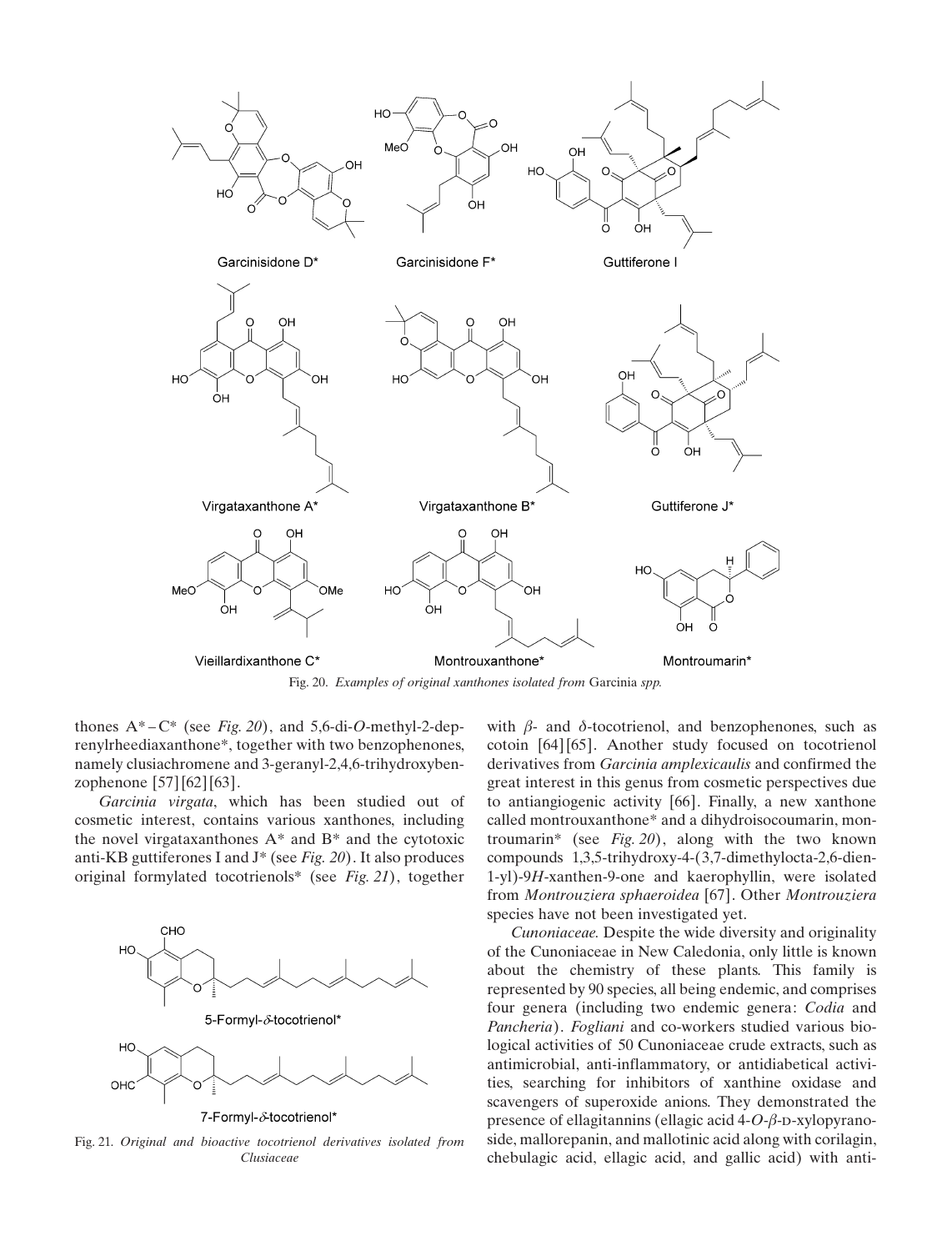microbial activity in Cunonia macrophylla [68 – 70]. Further investigations are necessary to find out whether the local unusual botanical diversity of this group (30% of Cunoniaceae species being endemic to New Caledonia) is related to an original chemical composition.

Euphorbiaceae. This family is highly represented in New Caledonia: 19 genera that consist of 72 species (58 endemics). Other Euphorbiaceae are also of high economic importance throughout the world. Indeed, their chemical investigation led to the discovery of many active compounds and several of them, such as prostratin and jatrophane, are now commercialized as drugs [71]. To assess their important pharmacological potential, we should mention that Euphorbiaceae species are often cited by traditional healers in New Caledonia as in other countries [24].

However, only few species were chemically investigated: the genus Croton is frequently described in the literature as a rich source of biologically active compounds, such as compounds showing antiulcer, antitumor, and cocarcinogenic activities. In New Caledonia, this genus is represented by two species, and one of them has been investigated. Several original diterpenes, including the new trachylobanes crotinsularin and crotinsulactone, and the new clerodane-type terpenoids furocrotinsulolides A and B, and a new phenolic disaccharide (3,4-dimethoxyphenyl rutinoside) were isolated from the non-endemic species Croton insularis [72]. The structures are shown in Fig. 22.

Also, Macaranga vedeliana has been studied by ethnopharmacologists. This plant is used by traditional Kanak healers to relieve pain and cure tonsillitis. Chemical investigations of the leaves of M. vedeliana led to the discovery of macarangin, a geranyl-substituted flavonol, and vedelianine, a hexahydroxanthene derivative, that have been found later in other *Macaranga* spp. [73] [74]. Other pantropical species have been studied, for example Excoecaria agallocha, which contains numerous original terpenoids, such as seco-labdane diterpenes of the excoecarin series and phorbol esters  $(e.g., [75]$  and  $[76]$ ). Otherwise, the bioguided fractionation of bark extracts from Trigonostemon cherrieri led to the isolation of antiviral O-bearing daphnane diterpenoid orthoesters with an uncommon chlorinated moiety: trigocherrins A\* – F\* and trigocherriolides  $A^* - D^*$  [77] [78]. Examples of these compounds are presented in Fig. 22. These results confirm the interest in terpenoids from Euphorbiaceae, especially for the search of antiviral compounds [71]. Other species, such as *Homalanthus* spp., that are described in the traditional Kanak pharmacopoeia proved to be active in preliminary biological screening and should be subjected to further investigations.

Chemical investigations of Euphorbiaceae can also be oriented toward other goals. Codiaeum peltatum and Fontainea pancheri are known to be strongly refused by herbivorous animals. A chemical investigation of  $F$ . pancheri led to the identification of a new guanidine-type



Fig. 22. Examples of significant bioactive and original terpenoids encountered in Euphorbiaceae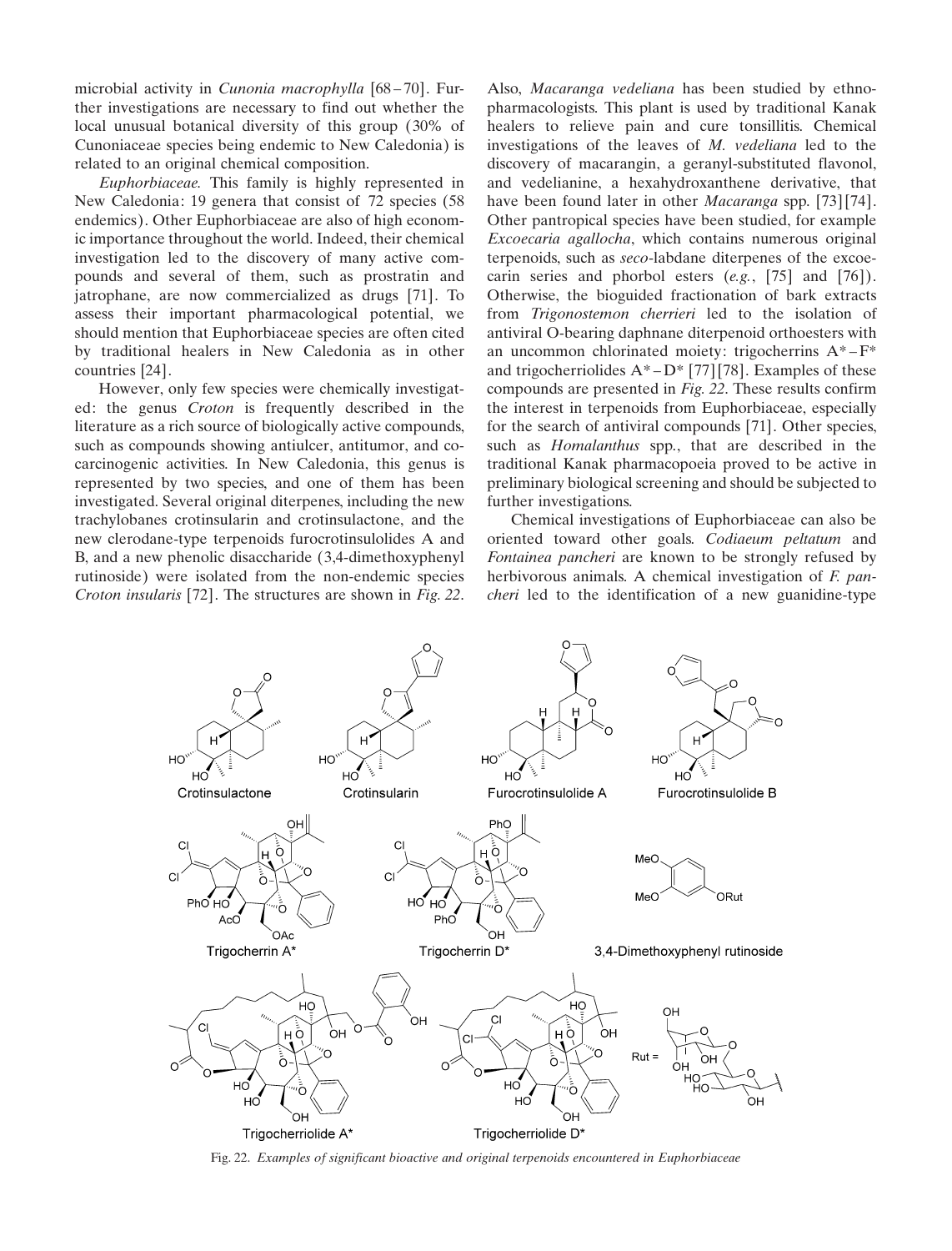alkaloid: fontaineine [79]. This indication may lead to the discovery of other interesting toxic compounds in C. peltatum. The family Euphorbiaceae also contains aromatic plants which could be investigated for potential use in perfumery (e.g., flowers of Baloghia spp.). Cocconerion balansae, famous in New Caledonia for its bloody sap, may contain flavonoids or coumarins but no scientific publication is available concerning this plant. We are convinced that this group should be further investigated due to cosmetic and pharmacological potential.

Linaceae. This family is represented in New Caledonia by six Hugonia species, all but one being endemic. Absouline\*, an original alkaloid presented in Fig. 23, and four other pyrrolizidin alkaloids were isolated from Hugonia oreogena and Hugonia penicillanthemum [18]. Pyrrolizidin alkaloids might be synthetized by plants to protect themselves against herbivores and were frequently reported to be responsible for plant toxicity [80].



Fig. 23. Original alkaloid found in Hugonia spp.

Rhizophoraceae. Rhizophoraceae is represented in New Caledonia by twelve species (five endemic) and is divided into four genera. These plants comprise the mangroves and thus, are restricted to an extreme environment. The particular edaphic conditions related to Rhizophoraceae could also affect their chemical composition. Among the five endemic species that are listed in New Caledonia, three of them belong to the genus Crossostylis: Crossostylis biflora, Crossostylis multiflora, and Crossostylis sebertii. Each of them contains alkaloids, such as hygrine and tropanol derivatives, including the uncommon disulfurated brugine (see Fig. 24), an alkaloid that has been found only in Rhizophoraceae [18]. To the best of our knowledge, no other species have been investigated regarding their chemical content.

Salicaceae (ex Flacourtiaceae). Salicaceae are represented in New Caledonia by 56 species, all but one being endemic, and are divided into four genera. Homalium encompasses 18 species and one of them, Homalium guillainii (ex Homalium pronyense), has been studied. Four alkaloids with a macrocyclic spermidine structure



Homaline  $R^1 = R^2 = \beta$ -Ph Hopromine\*  $R^1 = \beta M e (CH_2)_4$ ,  $R^2 = \alpha M e (CH_2)_6$ <br>Hopromalinol\*  $R^1 = \beta P$ h,  $R^2 = \beta P$ A Hoprominol\*  $R^1 = \beta M e(CH_2)_4$ ,  $R^2 = \beta A$ 

Fig. 25. Alkaloids isolated from Salicaceae

were isolated from the leaves of this plant (see structures in Fig. 25): homaline, hopromine\*, hopromalinol\*, and hoprominol\* [18].

Other members of this family may contain original and/ or bioactive compounds. We think that this group should receive more attention from phytochemists, especially the endemic Lasiochlamys genus that contains eleven species. Casearia silvana, Lasiochlamys peltata, and Xylosma vincentii were studied for their Ni content [81]; these species synthetize special binders of Ni, such as a citrate-complex form [82]. These organometallic complexes are of high interest since they are used to improve the yield and stereoselectivity of chemical synthesis [83].

Violaceae. This family is represented in New Caledonia by nine species, all being endemic, and is divided into two genera. Only one species was studied: Hybanthus austrocaledonicus. A new hopane-type triterpenoid, 3-epiwoodwardinic acid\* (see  $Fig. 26$ ) together with other previously isolated compounds, such as 24-methylidene cycloartenone, 24-methylidene cycloartenol,  $\beta$ -sitostanone, 21 $\beta$ hydroxycaloncobalactone, and daucosterol, were isolated from the leaf extract of this plant [84].

Moreover, H. austrocaledonicus is known as hyper Ni-accumulating species and shown to contain several metabolites synthetized especially for heavy metal chelation [85].

Malvids. Meliaceae. This family is represented in New Caledonia by 13 species, including eight endemics, and is divided into four genera. Two Dysoxylum spp. have been studied and both contain bioactive terpenoids. Dysoxylum macranthum contains eleven original tirucallane-type triterpenes, dymacrins  $A^*-K^*$  (see examples in Fig. 27), together with two previously described tetracyclic triterpenes and two known pregnane steroids [86]. Dymacrins  $B^*$ ,  $C^*$ ,  $H^*$ , and  $J^*$  showed moderate cytotoxic activities against KB cells ( $IC_{50}$  values between 1 and 8.3 mg ml<sup>-1</sup>). Five new apotirucallane derivatives, dysorones  $A^*$  –  $E^*$ ,



**Brugine** 



3-Epiwoodwardinic acid\*

Fig. 24. Original sulfurated tropane alkaloid found in Rhizophoraceae

Fig. 26. Original hopane triterpene isolated from H. austrocaledonicus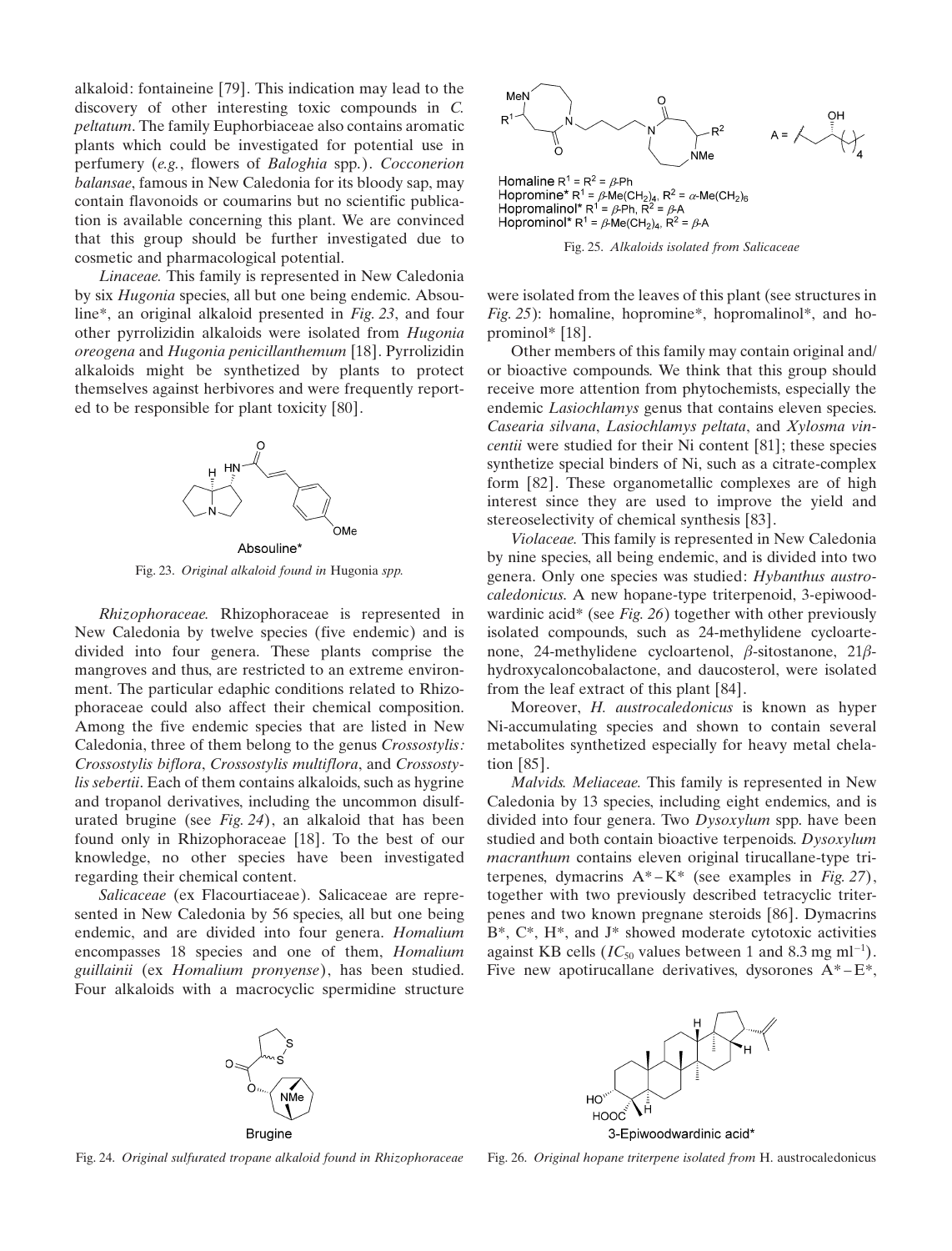

Fig. 27. Examples of original bioactive triterpenes isolated from Meliaceae

were isolated from the leaves of Dysoxylum roseum together with  $\beta$ -sitosterol. Dysorone E\* (see Fig. 27), the major compound, exhibited anti KB activity  $(IC_{50})$ 3.5  $\mu$ g ml<sup>-1</sup>) [87]. Other *Dysoxylum* species may contain further original bioactive triterpenes.

Myrtaceae. This family is the most represented in New Caledonia. It contains 22 genera, including six endemics, and 257 species, only three being non-endemic: Melaleuca quinquenervia, Sannantha virgata, and Syzygium malaccense. Myrtaceae are often described in the literature for containing essential oils, terpenes, and flavonoids [88]. Despite the importance of this group, only a few species have been investigated yet. For example, we were unable to find any publication concerning the endemic Syzygium spp. although Syzygium is the third most important genus in New Caledonia (71 species).

Volatiles from several endemic species have been analyzed. Thus, the essential oils obtained from the leaves of all seven endemic Melaleuca species were analyzed. They were shown to contain high amounts of mono- and sesquiterpene hydrocarbons [89]. Essential oils from endemic species were significantly different from the one obtained from M. quinquenervia (niaouli) which is known to contain various sesquiterpene alcohols and to exhibit antimicrobial activity [90] [91]. Essential oils obtained from three Eugenia species have also recently been analyzed for chemotaxonomical reasons [92]. Thus, Eugenia gacognei, Eugenia horizontalis, and Eugenia noumeensis were shown to contain acetophenone derivatives together with mono- and sesquiterpenes [92]. Finally, leaf essential oil from Arillastrum gummiferum, the only member of the endemic genus Arillastrum, has been investigated: it contains limonene (80%), other monoterpenes, such as  $\alpha$ - and  $\beta$ -pinene, and caryophyllene was the major sesquiterpene [93]. We should notice that this tree is characteristic for some of the biotopes we can observe on serpentine soils, forming 'monospecific forests' in some cases. It has been extensively exploited in the past for carpentry, seeing its population highly reduced, and is now threatened by mining activities (see www.oeil.nc). This tree should be integrated into reforestation plans and a better knowledge of its chemistry could give supplementary reasons for that.

The chemistry of three Tristaniopsis species (Tristaniopsis callobuxus, Tristaniopsis yateensis, and Tristaniopsis glauca) is also described in the literature. They contain ellagic acid and another original tannin called 3,4,5 trimethoxyphenyl (6-O-galloyl)- $\beta$ -D-glucopyranoside [94]. These plants demonstrated in vitro antiplasmodial activities. Ellagic acid and glycoside A3A were identified as antimalarial active compounds ( $IC_{50}$  0.5 and 3.2  $\mu$ M, resp.) and exhibited very low cytotoxic activities on human skin fibroblast cells and HepG2 [94] [95]. Recently, bioguided fractionation of leaf extract from Carpolepis laurifolia for antiviral activity against DENV has led to the isolation of betulinic acid and five apigenin derivatives, including an unusual C-methylapigenin [96].

Other species may contain valuable chemicals, such as polyphenols with antioxidant or dying properties. Also, fruit chemistry seems to be interesting in this family since several species (e.g., from Eugenia and Syzygium genera) produce aromatic and tasty fruits.

Rutaceae. This family is represented in New Caledonia by 86 species, including 77 endemics, and is divided into 22 genera. Rutaceae is widely known for its alkaloid-containing genera. More than 60 alkaloids were isolated from Boronella, Melicope, Sarcomelicope, Myrtopsis, Geijera, Comptonella, Dutaillyea, Zanthoxylum, or Flindersia species [18] [97]. Some of these compounds, such as acronycine derivatives, showed potent antitumor activities. Some examples representing the diversity of the original structures found in New Caledonian species are presented in Fig. 28.

Alkaloids from Rutaceae are furoquinoline, acronydine, acronycine, acridone, or indole derivatives and therefore should be associated with many bioactivities. However, only few biological evaluations of these plants have been published. Otherwise, coumarins were isolated from several New Caledonian species: ramosin, myrsellin\*, and myrsellinol\* (see Fig. 29) were isolated from leaves of Myrtopsis sellingii and Myrtopsis corymbosa [18] [98]. Other previously described coumarins are also represented in Myrtopsis spp., such as bergapten, phellopterin, seselin, and osthol, this class of compounds is showing cosmetic potential, such as for sun-protection [99]. These plants also contain unusual alkaloids such as myrtopsine and 8-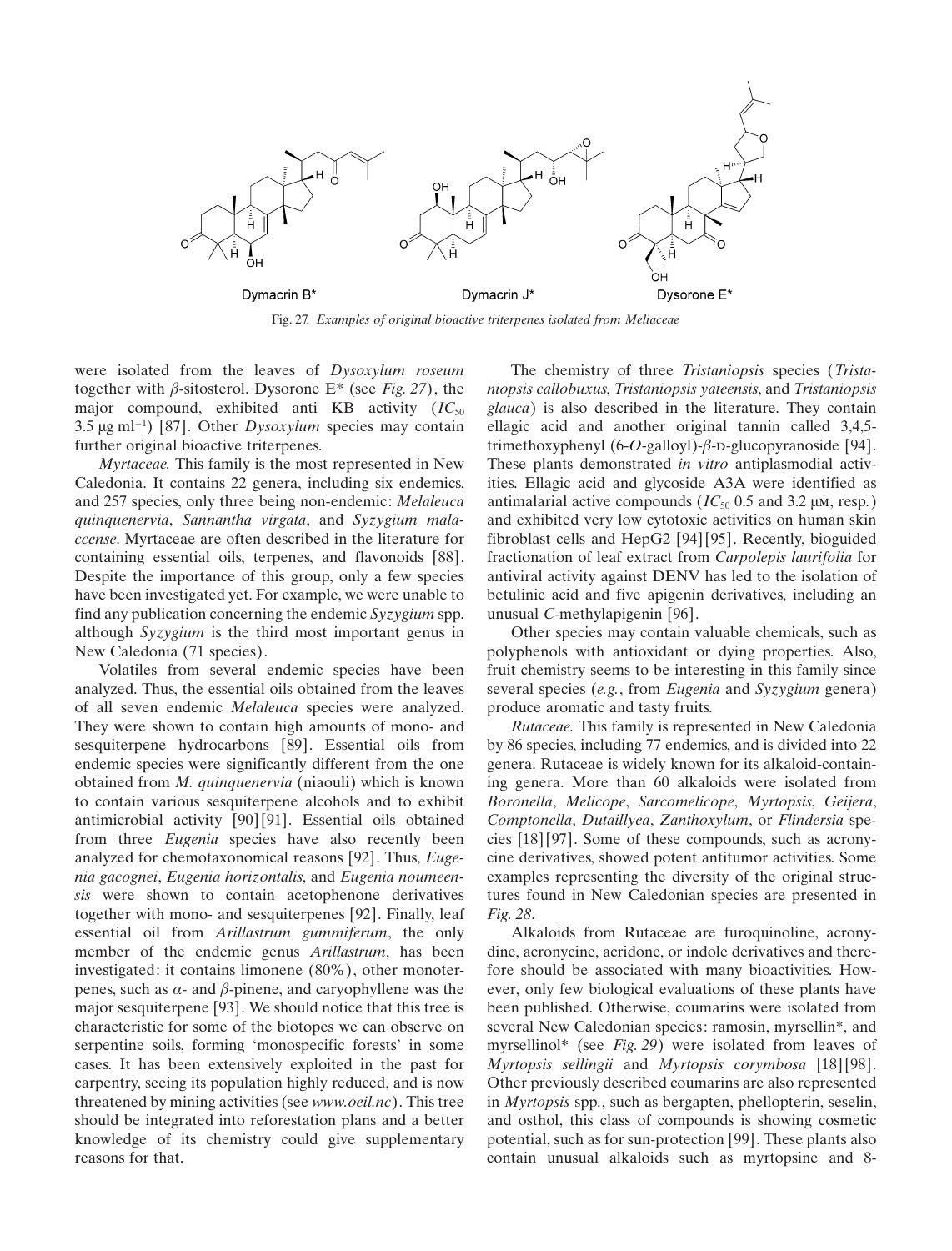

Fig. 28. Examples for significative diversity of original alkaloids isolated from Rutaceae



Fig. 29. Original and unusual coumarins encountered in Rutaceae

methoxyflindersine\* (see Fig. 28), triterpenes, and sterols (lupeol and sitosterol) [18].

Despite the fact that Rutaceae express a high economical potential, these plants remain widely unexplored. Also, no investigation of the volatiles from any endemic species has been done yet, despite the fact that oil bodies beneath their leaves are characteristic for Rutaceae. Moreover, endemic Rutaceae are mostly represented on serpentine soils and should be further investigated to find new economic justifications for their integration into revegetalization programs after mining prospection and exploitation.

Sapindaceae. This family is represented in New Caledonia by 71 species, including 65 endemics, and is divided into 14 genera. Triterpenoid saponins and acylated prosapogenins were isolated from stem bark of Harpullia austrocaledonica [17] [100]. Four original acylated farnesyl diglycosides called crenulatosides  $A^*$  –  $D^*$  (see one exam-

ple in Fig. 30) were isolated from leaves of Guioa crenulata [101].

Otherwise, linear triterpenes called cupaniopsins  $A^*$  – E\* were isolated from barks of Cupaniopsis azantha, Cupaniopsis phalacrocarpa, and Cupaniopsis trigonocarpa and were evaluated for their activities against peroxisome proliferator-activated receptor- $\gamma$  (PPAR- $\gamma$ ) [102]. The most potent compound, cupaniopsin  $A^*$  ( $K_i$  15 nm), is presented in Fig. 30. As Guioa gracilis extracts are used in cosmetics and pharmaceutical preparations for treatment of skin aging [103], Guioa crenulata and Guioa villosa were subjected to bioguided fractionation for tyrosinase inhibitory activity. This study led to the isolation of seven farnesyl diglycosides called crenulatosides  $A^* - G^*$  (see two examples in Fig. 30), flavonoids, one trimeric proanthocyanidin, two triterpenes, and a cerebroside called soyacerebroside I (see Fig.  $30$ ) which appeared to be a potent tyrosinase inhibitor [104].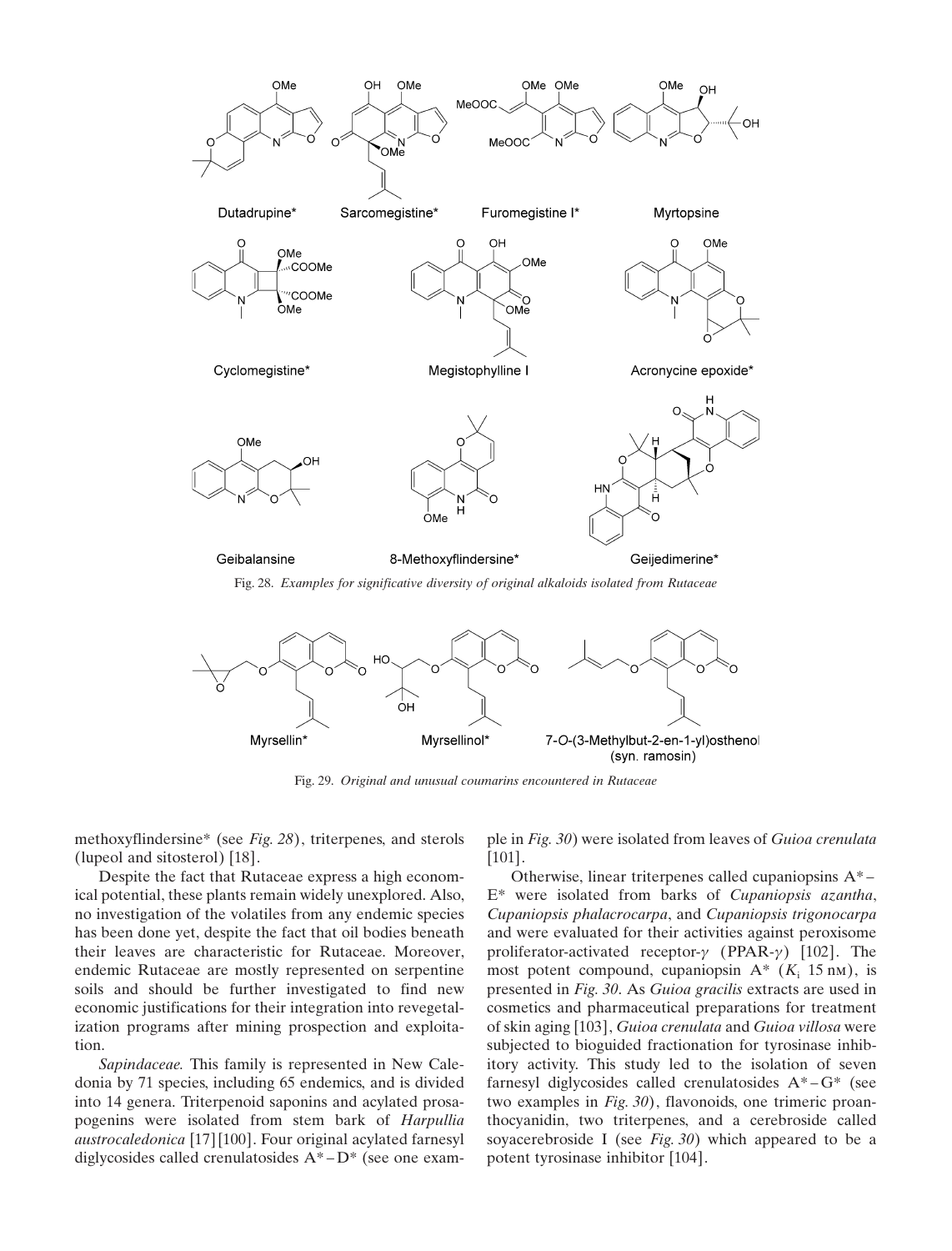

Fig. 30. Examples of original and bioactive sesquiterpene and triterpene derivatives isolated from Sapindaceae

Simaroubaceae. Simaroubaceae are represented in New Caledonia by eleven endemic Soulamea species. According to the literature available on this family [105] [106], the investigation of endemic Soulamea species led to the isolation of numerous quassinoids: picrasin B and 6 hydroxypicrasin B\* from Soulamea pancheri [107], isobrucein A\* and soulameolide (also found in Quassia indica) and antileukemic soularubinone\* from Soulamea tomentosa [108 – 110], soulameanone\*, 1,12-diacetylsoulameanone, and  $\Delta^2$ -picrasin B\* from Soulamea muelleri [111]. Finally, the study on Soulamea fraxinifolia led to the isolation of a coumarin (scopolerol), two alkaloids (1-(2-hydroxyethyl)-  $\beta$ -carboline\*, and pavettine\*), and quassinoids (including  $\Delta^2$ -picrasin B\* and isobrucein A\*) [112]. Original compounds isolated from this family are presented in Fig. 31.



Fig. 31. Original compounds isolated from Simaroubaceae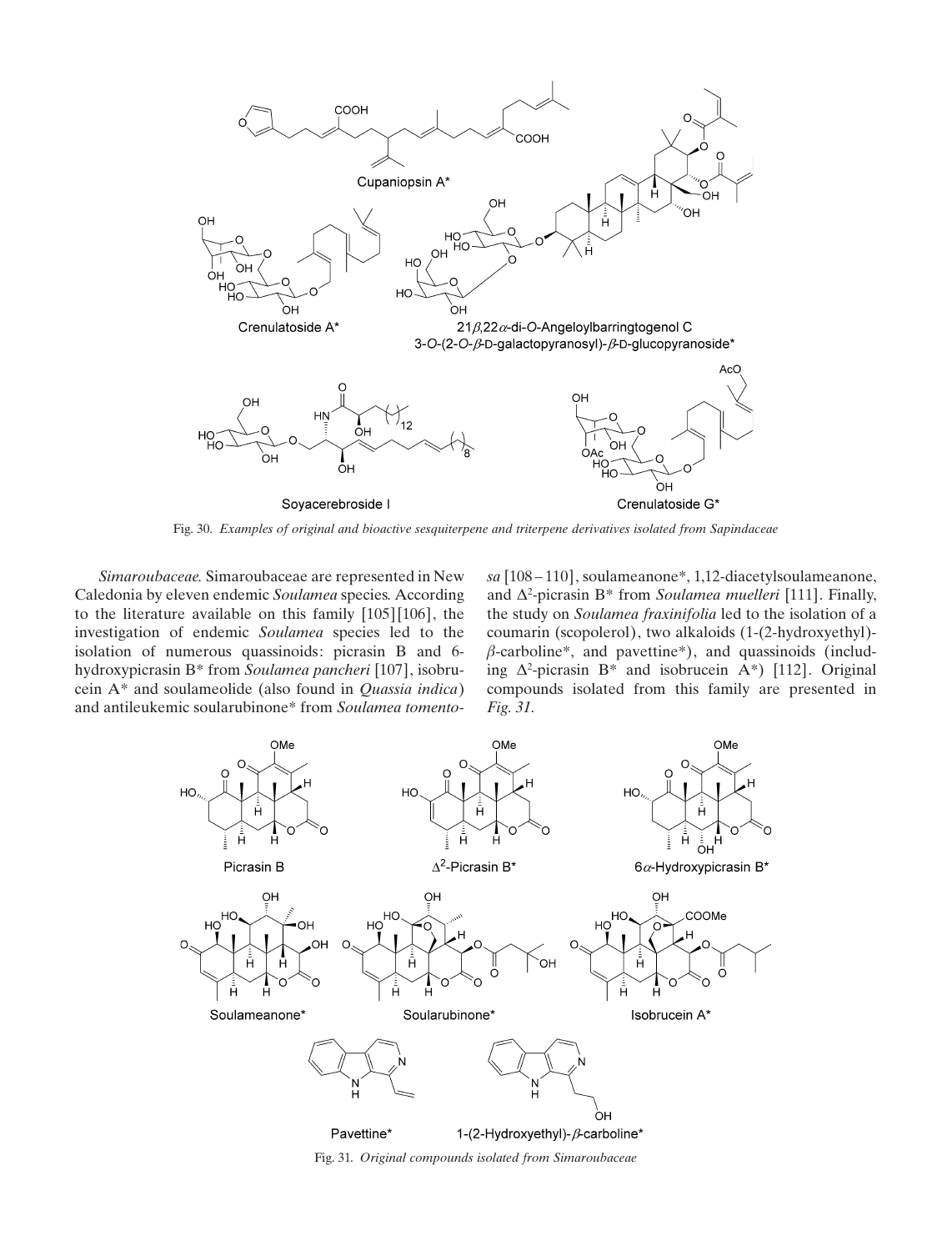

Fig. 32. Original flavone derivatives isolated from L. salicifolia

Strasburgeriaceae. This family is only represented by the endemic species Strasburgeria robusta. Three known saponins were isolated from the stem bark of this plant: 1- O-(24-hydroxytormentoyl) glucopyranoside and nigaichigosides F1 and F2 [113]. No biological test was associated with this study, but related saponins previously showed pharmacological activities and more generally, saponins are associated with various traditional and industrial applications, such as for fish poisoning and production of steroid hormones for the pharmaceutical industry [114]. Also, an improved knowledge of the chemistry of S. robusta could allow a better understanding of its isolated and ancestral position in the phylogenic tree (see Fig. 1).

Thymelaeaceae. This family is represented in New Caledonia by 19 species, all but one being endemic. New Caledonian Thymelaeaceae are divided into four genera, including the two endemic *Deltaria* and *Solmsia*. Only one endemic species was studied in New Caledonia: Lethedon salicifolia (ex Lethedon tannensis).

Investigation of a leaf extract from this plant led to isolation of several 5-hydroxy-7-methoxyflavones and glycoside derivatives, including original lethedosides A\* –  $C^*$ , lethediosides  $A^*$  and  $B^*$ , and lethedocin<sup>\*</sup> (see structures in Fig. 32). These flavones showed cytotoxic activities against human nasopharynx carcinoma KB cells [115] [116]. This family remains vastly unexplored, especially regarding the endemic genera Deltaria and Solmsia that are dedicated to serpentine soil and thus are especially threatened by mining activities and degradations.

Conclusions. – As shown in several recent review articles, natural products offer new perspectives for industrial innovations, such as for pharmaceutical or cosmetic applications. This renew of interest in natural compounds is both related to ecological preoccupations and to the great extent of tools available for phytochemical studies [117]. As an example, coupling possibilities offered by new chromatographic instruments, such as 2D-LC associated with HR-MS or NMR with high throughput screenings and modern informatics software, allowed the beginning of efficient complex mixture studies (metabolomics, synergies, etc.). We hope that this new economic interest in natural compounds will encourage the protection of particular original biotopes called 'hot spots' and of the New Caledonian flora.

This review compiles published data concerning the chemistry of New Caledonian basal angiosperms (14 families, 176 species including 160 endemics), monocots (29 families, 572 species including 276 endemics), and eudicot rosids (56 families, 1287 species including 1093 endemics). We focused on endemic species and present an update of original compounds that can be considered as specific to New Caledonian flora. We also highlighted economic perspectives for these natural compounds and endemic plants. Thus, this review compiles data provided by 60 articles dealing specifically with chemical investigations of endemic basal angiosperms and eudicot rosids and includes more than 60 previous articles also dedicated to these plants cited in a previous review by Sévenet and Pusset.

According to the bibliography we summarized here, we identified 225 original compounds that are specific to New Caledonian endemic species. Until now, phytochemical research mainly focused on alkaloids and terpenoids, leading to the discovery of 83 and 47 original structures, respectively<sup>3</sup>). This is clearly linked to the research of bioactive compounds for pharmaceutical applications. This review highlighted the economic potential of several plants, such as from Annonaceae, Clusiaceae, and Rutaceae families. In most cases, a lot of work remains to be done before industrial application. However, for some plants that contain heavy metal binders, the chemical synthesis of these compounds is studied, and they should be soon exploited for industrial utilization. This project is closely associated with revegetalization of serpentine soils and is a perfect example of the economic potential of the New Caledonian plant diversity. It illustrates the necessity to protect the New Caledonian flora and to pursue its chemical investigation.

Several families that proved to contain interesting and/ or original compounds are still largely unexplored, for example Euphorbiaceae, Myrtaceae, and Celastraceae. Many groups have remained completely untouched despite the fact that several of them seem to be particularly attractive for phytochemical investigations. Though A. trichopoda is considered as the most basal flowering plant

<sup>3</sup>) Compounds are considered as originals when encountered only in a restricted number of endemic species stemming from a unique genus.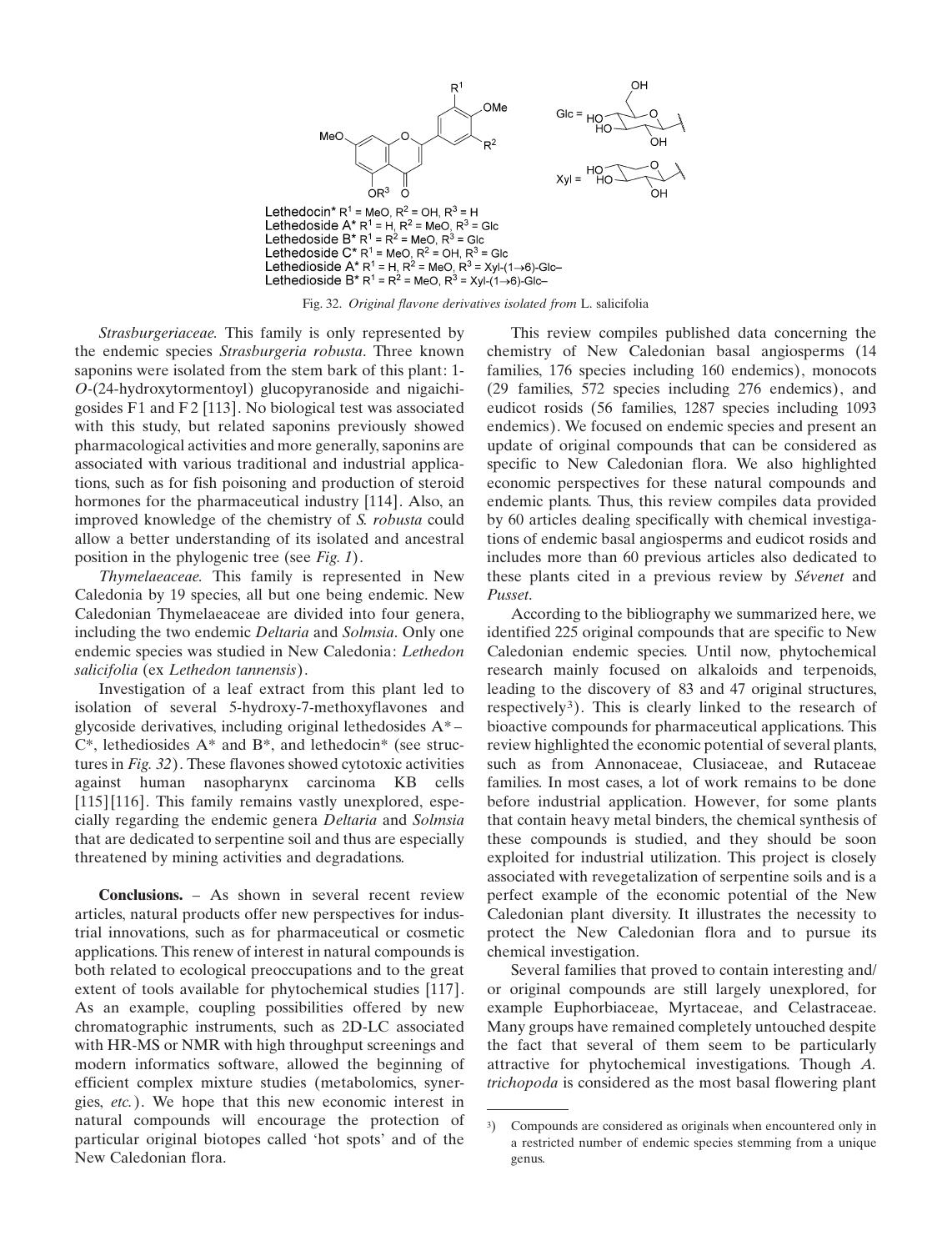in the world, no chemical investigation of this plant has been performed yet. However, such an investigation could lead to interesting results for chemotaxonomy and plant evolution. Also, none of the endemic monocots has been investigated yet. Finally, Chloranthaceae (three endemic species), Piperaceae (15 species including eight endemics), Elaeocarpaceae (47 species including 44 endemics), Picrodendraceae (18 species including 17 endemics), and Phyllanthaceae (120 species including 113 endemics) which have not been investigated either, are, according to our opinion, prime targets for the search of original and bioactive compounds.

The authors are thankful to all researchers working for increasing the knowledge of New Caledonian plants and promoting their protection, to those we had the chance to work with and to the others that have inspired us. We express our special thanks to botanists and ecologists T. Jaffré, J. Munzinger, P. Birnbaum, V. Hequet, T. Ibanez, and L. Barrabé who helped us during this work. We are also grateful to A. Fourney and the reviewers who accepted to read and comment this manuscript.

#### REFERENCES

- [1] T. Eisner, J. Meinwald, *Chemoecology* **1990**, *1*, 38.
- [2] 'Ecosystems and Human Well-Being: Current State and Trends', Eds. R. M. Hassan, R. Scholes, N. Ash, Island Press, Washington, 2005.
- [3] J. Clardy, C. Walsh, Nature 2004, 432, 829.
- [4] G. A. Cordell, *Phytochemistry* **2000**, 55, 463.
- [5] T. Chapman, Nature 2004, 430, 109.
- [6] J.-Y. Ortholand, A. Ganesan, Curr. Opin. Chem. Biol. 2004, 8, 271.
- [7] R. A. Mittermeier, P. R. Gil, M. Hoffmann, T. Brooks, C. G. Mittermeier, J. Lamoreux, G. A. B. da Fonseca, 'Hotspots: Earth's Biologically Richest and Most Endangered Terrestrial Ecoregions', Ed. Agrupacion Sierra Madre S. C., Cemex, Mexico City, 2004.
- [8] D. Laurent, F. Pietra, Chem. Biodiversity 2004, 1, 539.
- [9] P. Morat, T. Jaffré, F. Tronchet, J. Munzinger, Y. Pillon, J.-M. Veillon, M. Chalopin, P. Birnbaum, F. Rigault, G. Dagostini, J. Tinel, P. P. Lowry II, Adansonia 2012, 34, 179.
- [10] N. Myers, Environmentalist 1988, 8, 187.
- [11] C. Auclair, Arch. Biochem. Biophys. 1987, 259, 1.
- [12] A. Ahond, H. Fernandez, M. Julia-Moore, C. Poupat, V. Sánchez, P. Potier, S. K. Kan, T. Sévenet, J. Nat. Prod. 1981, 44, 193.
- [13] M. Lounasmaa, J. Pusset, T. Sévenet, Phytochemistry 1980, 19, 949.
- [14] D. D. Khac, J. Bastard, M. Fetizon, *Phytochemistry* 1979, 18, 1839.
- [15] P. Coulerie, C. Eydoux, E. Hnawia, L. Stuhl, A. Maciuk, N. Lebouvier, B. Canard, B. Figadère, J.-C. Guillemot, M. Nour, Planta Med. 2012, 78, 672.
- [16] F. Guéritte-Voegelein, T. Sévenet, J. Pusset, M.-T. Adeline, B. Gillet, J.-C. Beloeil, D. Guénard, P. Potier, R. Rasolonjanahary, C. Kordon, J. Nat. Prod. 1992, 55, 923.
- [17] L. Voutquenne, P. Guinot, C. Froissard, O. Thoison, M. Litaudon, C. Lavaud, Phytochemistry 2005, 66, 825.
- [18] T. Sevenet, J. Pusset, in 'The Alkaloids: Chemistry and Pharmacology', Ed. G. A. Cordell, Academic Press, London, 1996, Vol. 48, pp. 1 – 73.
- [19] APG III, *Bot. J. Linn. Soc.* **2009**, 161, 105.
- [20] Taylor and Francis Group, 'Dictionary of Natural Products', http:// dnp.chemnetbase.com, 2014.
- [21] P. Coulerie, C. Poullain, Chem. Biodiversity 2015, 12, 841.
- [22] M. Leboeuf, A. Cavé, P. K. Bhaumik, B. Mukherjee, R. Mukherjee, Phytochemistry 1980, 21, 2783.
- [23] A. Bermejo, B. Figadère, M.-C. Zafra-Polo, I. Barrachina, E. Estornell, D. Cortes, Nat. Prod. Rep. 2005, 22, 269.
- [24] 'Phytochemistry of Plants Used in Traditional Medicine', Eds. K. Hostettmann, A. Marston, M. Maillard, M. Hamburger, Clarendon Press, Oxford, 1995.
- [25] R. S. Rattan, Crop Prot. **2010**, 29, 913.
- [26] N. Aminimoghadamfarouj, A. Nematollahi, C. Wiart, J. Asian Nat. Prod. Res. 2011, 13, 465.
- [27] A. Jossang, M. Lebœuf, P. Cabalion, A. Cavé, Planta Med. 1983, 49, 20.
- [28] R. Hocquemiller, C. Debitus, F. Roblot, A. Cavé, H. Jacquemin, J. Nat. Prod. 1984, 47, 353.
- [29] M. Toussirot, W. Nowik, E. Hnawia, N. Lebouvier, A.-E. Hay, A. de la Sayette, M.-G. Dijoux-Franca, D. Cardon, M. Nour, Dyes Pigm. 2014, 102, 278.
- [30] G. Marti, V. Eparvier, B. Morleo, J. Le Ven, C. Apel, B. Bodo, S. Amand, V. Dumontet, O. Lozach, L. Meijer, F. Guéritte, M. Litaudon, Molecules 2013, 18, 3018.
- [31] S. Omar, C. L. Chee, F. Ahmad, J. X. Ni, H. Jaber, J. Huang, T. Nakatsu, Phytochemistry 1992, 31, 4395.
- [32] V. Lakshmi, K. Pandey, S. K. Mishra, S. Srivastava, M. Mishra, S. K. Agarwal, Rec. Nat. Prod. 2009, 3, 1.
- [33] M.-C. Chalandre, J. Bruneton, P. Cabalion, H. Guinaudeau, J. Nat. Prod. 1986, 49, 101.
- [34] J.-J. Chen, Y.-L. Chang, C.-M. Teng, I.-S. Chen, Planta Med. 2000, 66, 251.
- [35] H. M. Malebo, T. Wenzler, M. Cal, S. M. Swaleh, M. O. Omolo, A. Hassanali, U. Séquin, D. Häussinger, P. Dalsgaard, M. Hamburger, R. Brun, I. O. Ndiege, BMC Complem. Altern. Med. 2013, 13, 48.
- [36] M. Saleem, H. J. Kim, M. S. Ali, Y. S. Lee, Nat. Prod. Rep. 2005, 22, 696.
- [37] C. Mille, 'Animaux nuisibles et utiles des jardins et vergers de Nouvelle-Calédonie', Société Entomologique de Nouvelle-Calédonie, Nouméa, 2011.
- [38] D. L. Custódio, V. Florêncio da Veiga Junior, RSC Adv. 2014, 4, 21864.
- [39] F. Tillequin, M. Koch, J. Pusset, G. Chauvière, Heterocycles 1985, 23, 1357.
- [40] P.-M. Allard, E. T. H. Dau, C. Eydoux, J.-C. Guillemot, V. Dumontet, C. Poullain, B. Canard, F. Guéritte, M. Litaudon, J. Nat. Prod. 2011, 74, 2446.
- [41] A. Toribio, A. Bonfils, E. Delannay, E. Prost, D. Harakat, E. Henon, B. Richard, M. Litaudon, J.-M. Nuzillard, J.-H. Renault, Org. Lett. 2006, 8, 3825.
- [42] D. K. Semwal, R. Badoni, R. Semwal, S. K. Kothiyal, G. J. P. Singh, U. Rawat, J. Ethnopharmacol. 2010, 132, 369.
- [43] G. G. Leitão, N. K. Simas, S. S. V. Soares, A. P. P. de Brito, B. M. G. Claros, T. B. M. Brito, F. Delle Monache, J. Ethnopharmacol. 1999, 65, 87.
- [44] C. Apel, V. Dumontet, O. Lozach, L. Meijer, F. Guéritte, M. Litaudon, Phytochem. Lett. 2012, 5, 814.
- [45] M. Lounasmaa, J. Pusset, T. Sévenet, *Phytochemistry* 1980, 19, 953.
- [46] C. Jolly, O. Thoison, M.-T. Martin, V. Dumontet, A. Gilbert, B. Pfeiffer, S. Léonce, T. Sévenet, F. Guéritte, M. Litaudon, Phytochemistry 2008, 69, 533.
- [47] M. A. Beniddir, A.-L. Simonin, M.-T. Martin, V. Dumontet, C. Poullain, F. Guéritte, M. Litaudon, Phytochem. Lett. 2010, 3, 75.
- [48] I. Bombarda, C. Zongo, C. R. McGill, P. Doumenq, B. Fogliani, J. Am. Oil Chem. Soc. 2010, 87, 981.
- [49] N. Allouche, B. Morleo, O. Thoison, V. Dumontet, O. Nosjean, F. Guéritte, T. Sévenet, M. Litaudon, Phytochemistry 2008, 69, 1750.
- [50] N. Allouche, C. Apel, M.-T. Martin, V. Dumontet, F. Guéritte, M. Litaudon, Phytochemistry 2009, 70, 546.
- [51] D. Fomekong Fotsop, F. Roussi, C. Le Callonec, H. Bousserouel, M. Litaudon, F. Guéritte, Tetrahedron 2008, 64, 2192.
- [52] A. C. Dweck, T. Meadows, *Int. J. Cosmetic Sci.* **2002**, 24, 341.